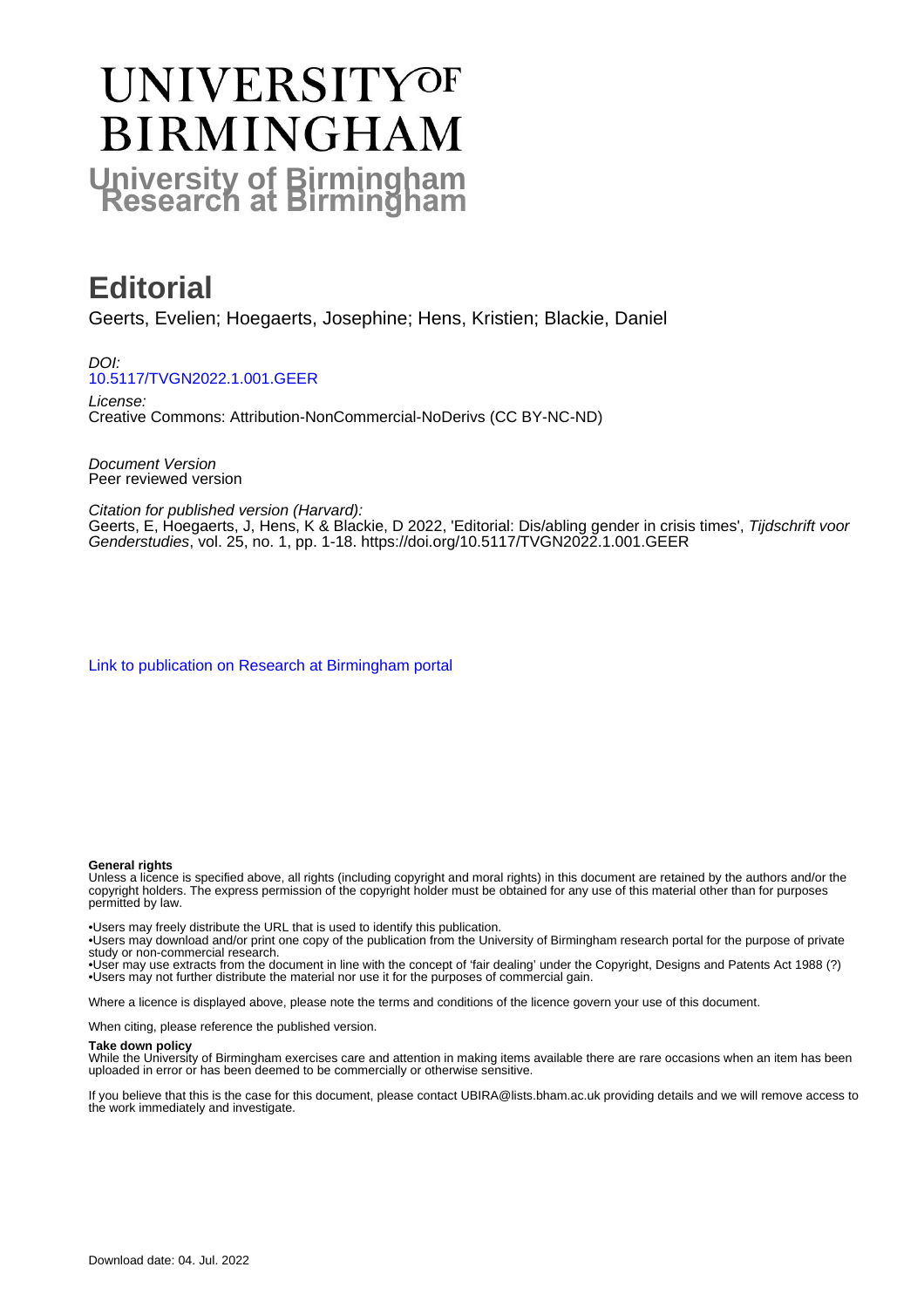# **EDITORIAL**

#### **Dis/abling gender in crisis times**

Evelien Geerts *University of Birmingham*

Josephine Hoegaerts *University of Helsinki*

Kristien Hens *University of Antwerp*

Daniel Blackie *University of Helsinki*

The ongoing COVID-19 pandemic has made explicit what many of us already knew and some of us are constantly made to feel: good health and the abilities of our bodies  $\&$  minds<sup>1</sup> are fluid and uncertain. We can only ever hold them precariously (Butler, 2004; Scully, 2014). In the end, we are all vulnerable beings. And, yet, vulnerability, perhaps especially in times of crisis, can never be fully universalised, nor is it distributed equally: the value and definition of what our bodies  $\&$  minds can do, what they mean, and how they are expected – and often pushed – to function, are intrinsically unstable, as they depend on the socio-cultural, political, and economic context. This is perfectly echoed by the title Rosi Braidotti (2020) gave to one of her recent articles on the ongoing COVID-19 crisis and the current posthuman predicament: '"We" Are in This Together, But We Are Not One and the Same'.

The received value and definitions of our bodies  $\&$  minds are also intersectionally linked to lived identity categories such as gender, race/ethnicity, sexual orientation, and class (see Butler, 1990, 1993; Parker, 2015). This, of course, creates even more complex lived situations of vulnerability, precarity, and, consequently, precariousness while, at the same time, also opening up spaces for the potentia-filled resistance against the norms and systems operating behind these values, definitions, and labels. In this special issue, we aim to focus on those intersectionally fraught experiences of what it can mean to inhabit a particular type of body & mind, and we are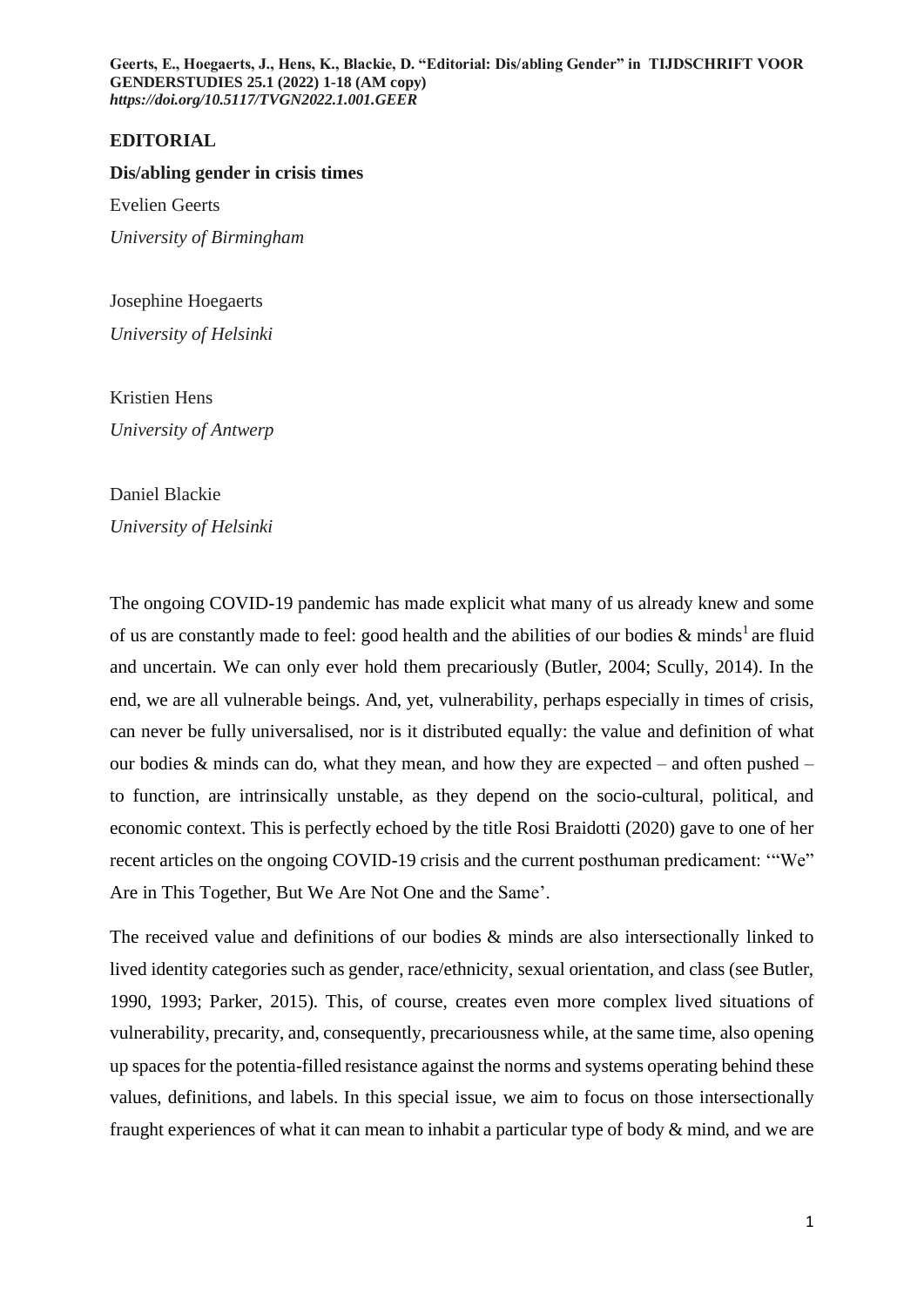especially interested in how experiences, norms, discourses, and practices around ablebodiedness & able-mindedness and disability intersect with gender and gender identity labels.

This, too, is a precarious endeavour – a continuous conceptual balancing act – because neither of the categories used here are uncontested or stable. As readers of this journal know all too well, gender is an ever-changing conglomerate of practices, ontologies, discourses, performances, and affective and material experiences. Despite its notoriously 'sticky' (Ahmed, 2004) nature as a social straitjacket for many, gender has a nasty habit of slipping through scholars' fingers when mobilised for analysis or systematic study.

Moreover, the field of gender studies itself is ever-changing, responding to new insights generated within its own diverse, interdisciplinary intellectual ecology as well as to societal, political, and environmental challenges. Likewise, what it means to be dis/able(d) has changed radically over time – and is still evolving. The policing influence of medical, legal, and political institutions enthralled to 'normality' (Foucault, 2003a, 2003b; Tremain, 2006; Chen, 2012) has largely superseded religious interpretations of (im)moral or blessed bodies.<sup>2</sup> Philosophical, historical (Stiker, 1999), and sociological (Thomas, 2007) models of dis/ability have been developed, and continue to evolve, and the field has expanded along the lines of posthumanist, new materialist, and affect theoretical thought (e.g. Hickey-Moody & Crowley, 2010; Roets & Braidotti, 2012; Goodley, Lawthom, & Runswick-Cole, 2014; Feely, 2016; Puar, 2017). Moreover, much like feminist and antiracist movements have labouriously worked towards justice, equality, and inclusion, grassroots intersectional disability justice activism (Mingus, 2011; Piepzna-Samarasinha, 2018; Disability Visibility Project, 2021) has inspired societal change as well as scholarly renewal within critical disability studies and theory, and critical pedagogical frameworks in particular.<sup>3</sup>

## **When gender & critical disability studies meet**

There is, in other words, much that gender studies and critical disability studies have in common: a commitment to justice, equality, and inclusion; an ever-changing philosophical vocabulary; a consistently critical approach to what is defined as 'normal', 'good', and '(re)productive';<sup>4</sup> and a close connection between the work of activism and scholarship produced. Most of all, perhaps, both fields seem to be deeply invested in questioning modern frameworks of what is colloquially understood as natural and biological. Gender studies and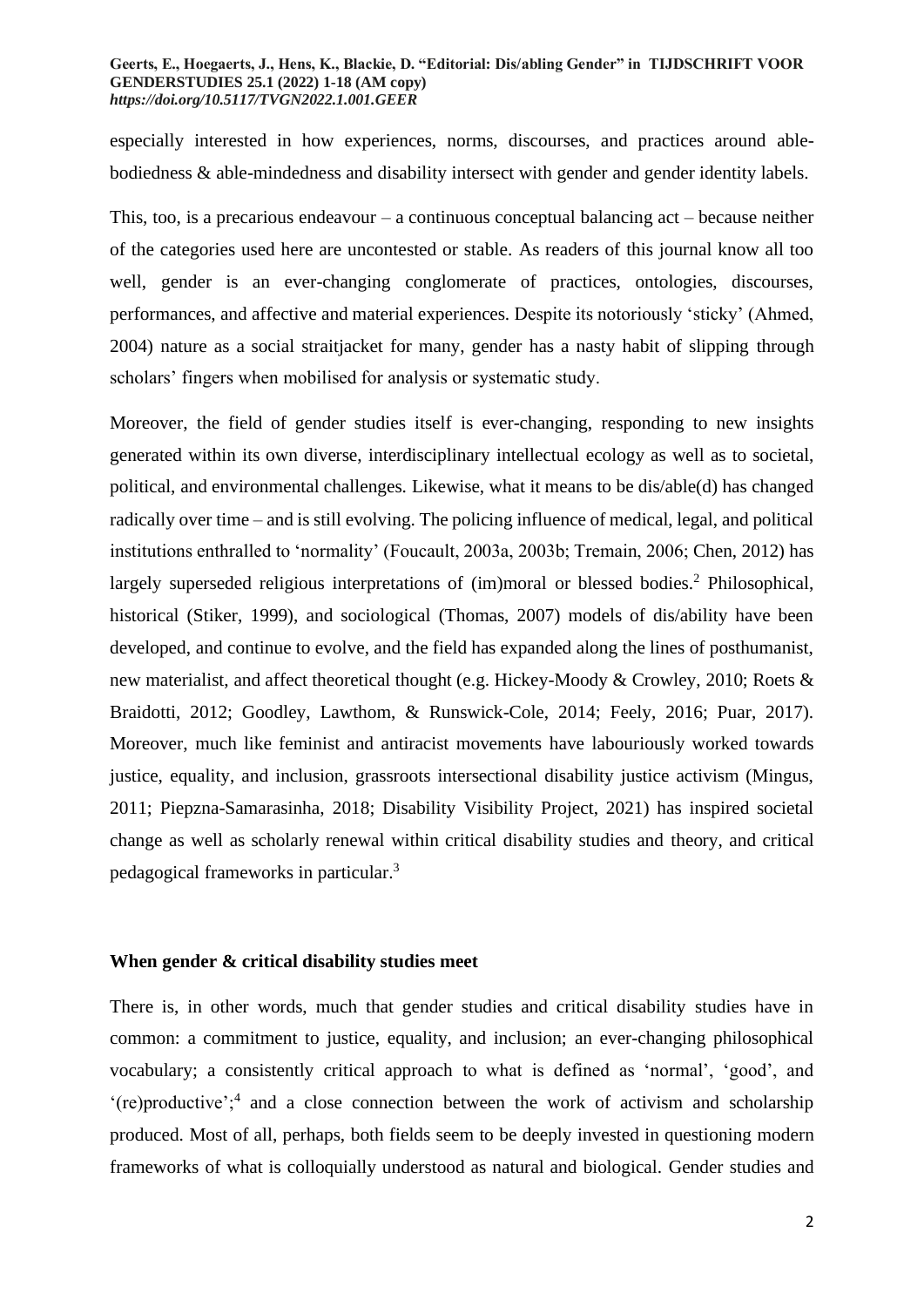critical disability studies share an interest in examining medico-psychiatric – read: essentialising, abnormalising, and stigmatizing – modes of thinking about bodies, minds and their often-entangled state, and in dethroning such approaches as central, or even necessary, to our understandings of lived experience. One way in which both fields have started to decentre such (often normative) medico-psychiatric frameworks is by delving into the rich histories of gender and disability, which show just how fluid understandings and experiences of the human body & mind have been over time. It also reveals current obsessions with medico-psychiatric understandings of physical wellness and 'normalcy' (Cryle & Stephens, 2017).

Despite such shared interests and questions, however, gender studies and critical disability studies often use different theoretical toolboxes, appeal to different conceptualisations of justice, equality, and inclusion, and hail back to different modes of activism and research. Therefore, these fields could, potentially, learn much from one another. This special issue, then, does not only present an introduction to new research at the crossroads of both fields but also aims to instigate more dialogical thinking among the readership of Tijdschrift voor Genderstudies. This issue is a modest attempt to promote genuine two-way dialogues between gender scholars and critical disability studies scholars, between gender activists and disability justice activists, and also dialogues between scholarly and critical pedagogical modes of thinking. 'Dis/Abling Gender' therefore also joins previous iterations of the Tijdschrift voor Genderstudies's attempts to innovate higher education via a mix of critical theoretical and pedagogical perspectives. Previous issues have called attention to the place of gender in the curriculum of higher education in the Low Countries (Roggeband, Bonjour, & Mugge, 2016); superdiversity & intersectionality (Geerts, Withaeckx, & Van den Brandt, 2018); and decolonising the (higher educational) classroom (De Jong, Icaza, Vázquez, & Withaeckx, 2017). With this special issue, we want to encourage making classrooms and scholarship more accessible to an even more diverse audience, and 'Dis/Abling Gender' includes numerous suggestions to do so,both practically and ethically. In addition to scholarly articles grappling with the intersections between gender and dis/ability, this issue therefore also contains a roundtable addressing dis/ability in the classroom, including practical suggestions towards more inclusion and diversity.

#### **Why Dis/abling gender?**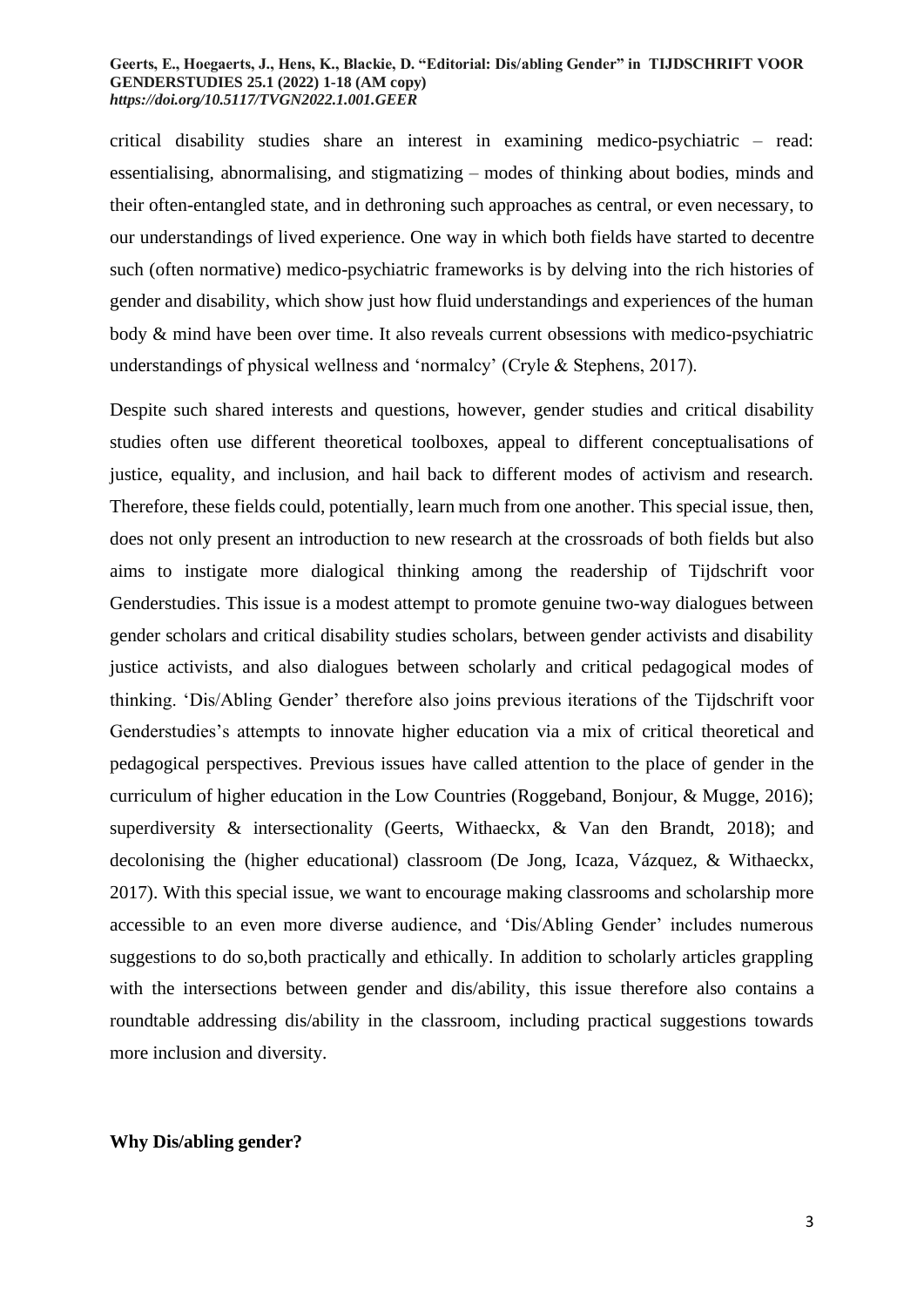The scholarly community of gender studies is a diverse one, stretching out into various disciplines and sites of activism. It questions inequality, oppression, and privilege in various manifestations and intersections, and attends to bodies & minds in all their guises. The study of dis/ability, we suggest, is not only a rich, necessary, and equally diverse field in its own right, but also one of great importance to gender scholars and activists.

This is, of course, not a new insight (see e.g. Mohamed & Schafer, 2015). The multiple intersections of gender and dis/ability, for instance, appear in critical studies of (medical) science; in histories of work and family (Rembis, 2017); and in explorations of ontology, self, and body & mind (Hughes, 2007; Goodley et al., 2014; Feely, 2016). Most relevant to this issue is Bonnie Smith and Beth Hutchinson's edited collection entitled Gendering Disability (2004). This particular collection stresses the importance of studying disability and gender 'in tandem' rather than as additive categories, reminding us of Jennifer C. Nash's (2008, p. 6) call to constantly re-radicalise intersectional thinking as 'disrupt[ing] cumulative approaches to identity'. Smith and Hutchinson's volume addressed crucial intersections between both fields, such as a feminist ethics of care, conceptualisations of the body as the material face of a 'minority', and the difficult integration of queer theory and ethnicised experiences in both fields. Since the appearance of the aforementioned volume, many authors have further 'gendered' disability (see e.g. Hall, 2011), and critical disability studies scholars have, moreover, attuned themselves increasingly towards identity questions and categories, such as class (Turner & Blackie, 2018); coloniality (Nair, 2020; Hunt-Kennedy, 2020); liberty (Ben-Moshe, Champan, & Carey, 2014); race/ethnicity (Annamma, Connor, & Ferri, 2013; Samuels, 2011; Parker, 2015); sexuality (McRuer, 2011); age (Ladd-Taylor, 2017; Gallop, 2018); and the queering of various intersecting identity categories (Chen, 2012; Kafer, 2013; Puar, 2017).

With this issue, we aim to build on this work, and to continue expanding the field. Agreeing with Smith and Hutchinson's insistence that gender and dis/ability are not simply cumulative identity markers, to be piled up as additive modes of privilege and/or oppression, we aim towards a study of both not only in tandem but in dialogue with each other. And so, we are turning questions around, freely wondering how two connected but mostly still separate fields can not only work alongside each other but also; encourage mutual active intervention.

More concretely: what happens, this issue wonders, if we take the call for 'cripping' scholarship, policy, and practice seriously in gender studies and feminism? While the vocabulary and practice of 'cripping' (McRuer, 2006; Kafer, 2013; Van Ertvelde, Cornette,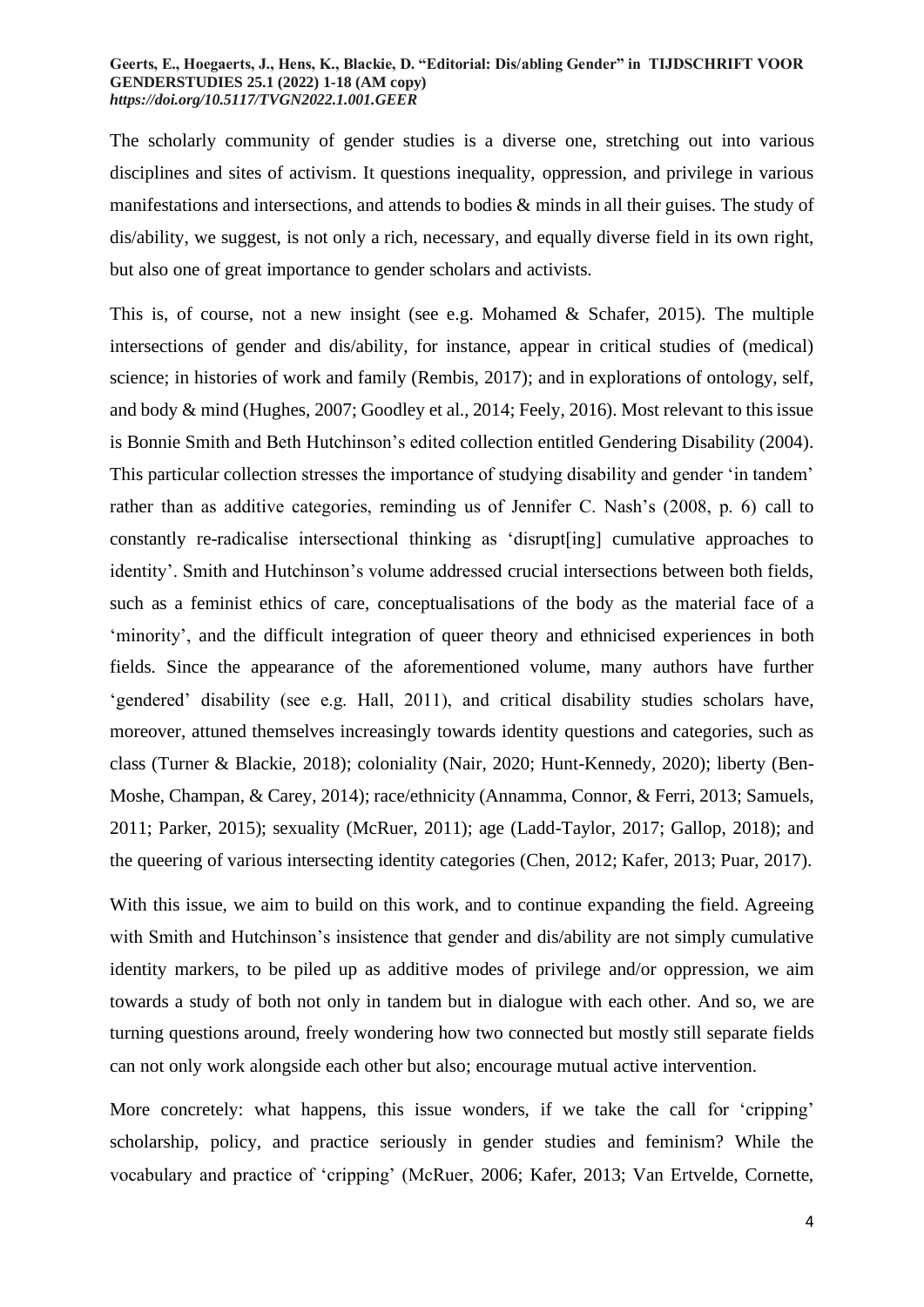Van Goidsenhoven, & Hadad, 2021) is contested – by Bone (2017), for example – a mindful intrusion of the critical perspective developed by critical disability studies scholars into feminist thinking and gender studies could, we believe, be generative and could even destabilise conventional modern approaches to bodily & mind autonomy, care, and (in)dependence. What happens if we were to think beyond exchange between fields, and purposefully stretch towards a theoretical framework and grounded practice of dis/abling gender studies?

How can the insights and methods of critical disability studies, with its radical turn towards vulnerability, diversity, and generative resilience,<sup>5</sup> push gender studies towards new understandings of identity, of corporeal praxis, of narratives and practices of the mind, of labour, and of care? How can gender studies, and specifically novel approaches within contemporary feminist theory, assist critical disability studies with the intersectional conceptualisation of specific lived experiences, surveillance and (in)visibility regimes, and a more affirmative understanding of identities-in-flux and (reappropriated) labels? In short, can we 'gender' dis/ability while simultaneously 'dis/abling' gender?

### **Why dis/abling gender matters (in pandemic times)**

Because of the ongoing COVID-19 crisis, the foregoing questions seem especially relevant. The pandemic has had a brutal impact on the world and its population, and specifically on those whose bodies were already constructed to matter less through the intertwined, negatively constructed binaries that uphold the exclusivist notion of the supposedly pure, neutral, and healthy human subject (see e.g. Wynter, 2003; Chen, 2012; Braidotti, 2013). As such, the pandemic has exposed numerous ableist tendencies in our society. Some commentators have argued that the duty to protect the vulnerable is unfair on people who are (or seem) healthy. It has been suggested, for example, that those belonging to risk groups should stay home and protect themselves rather than be protected by collective solidarity (for a critique of this view, see e.g. Archer, 2020). The call to focus on prevention through lifestyle changes, rather than, for example, vaccination or public health measures that prevent the spread of the virus, has an ableist ring to it as well. It assumes that, ultimately, health is a private affair, and a question of individual responsibility, rather than a joint caring effort. Assessing these arguments through the lens of dis/ability lays bare their ableist assumptions.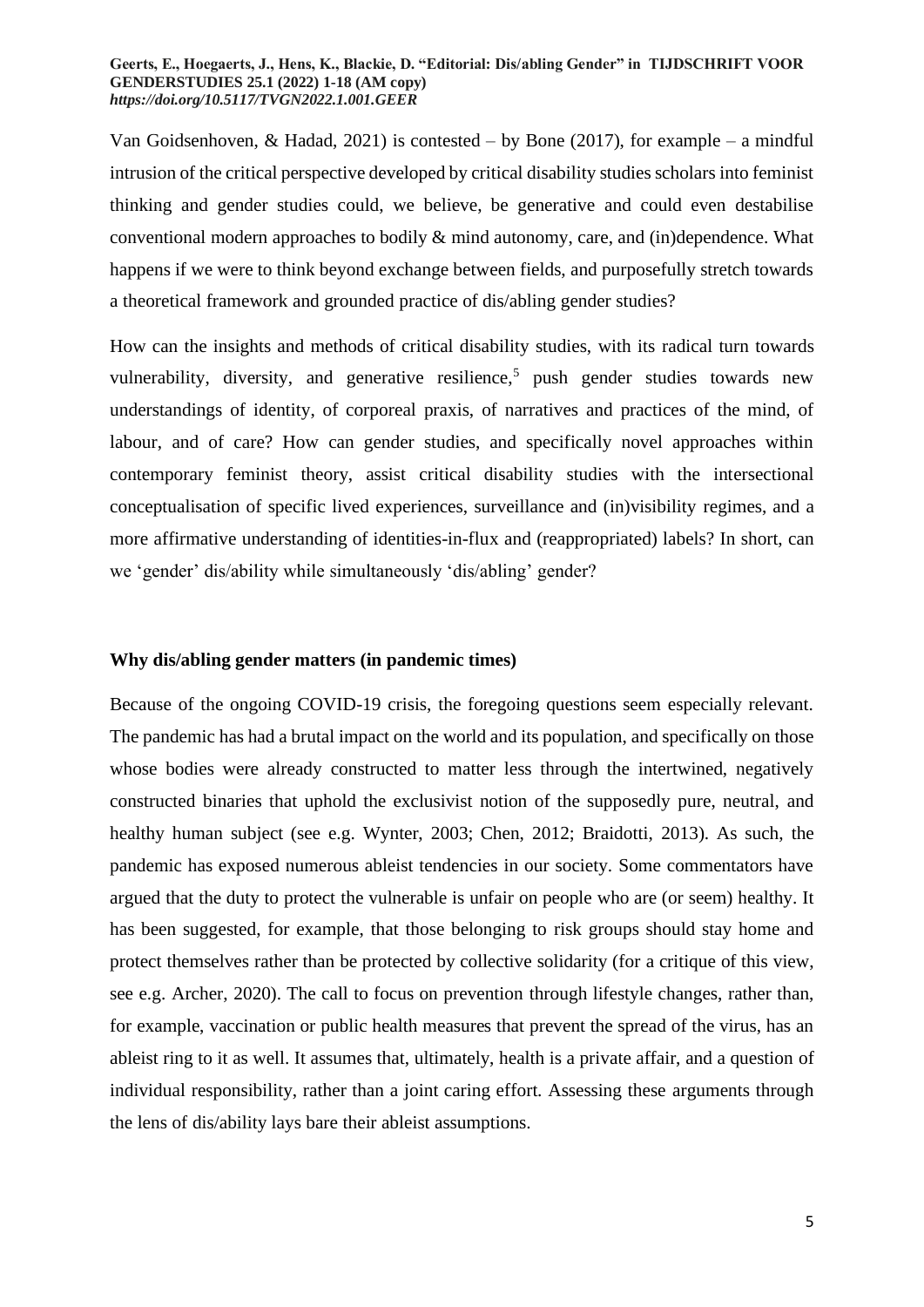It instead opens up an opportunity to look at vulnerability as a shared characteristic of all living beings – and, hopefully, it can pave the way to a different, feminist type of ethics, one that values care and solidarity besides only focusing on individual duties and rights. Moments of crisis present us with exceptional chances to achieve such changes in perspective. The COVID-19 emergency, for example, has also demonstrated the porosity of seemingly oppositional boundaries. It has disrupted the boundaries drawn between the human, non-human, more-thanhuman, and the perpetually dehumanised, the personal/political, and the dis/abled: the SARS-CoV-2 virus and the patchwork of crises it has created (and reinforced) does not only point at human identity and subjectivity being more in flux and in conjunction with (more-than-human) others than the Cartesian self tells us, but it also demonstrates that the condition of vulnerability is an existentially shared one and therefore cannot be subsumed under one linear temporal framework.

In the end, long COVID – referring to a patchwork of debilitating post-viral infection-based symptoms – demonstrates how vulnerable we all are. It furthermore shows how the linear temporal framework backing up the dis/abledness narrative needs to be urgently queered and also placed in the context of longer histories of crisis, in which experiences of ill health, mutilation, and various dis/abilities have played an important role (Bourke, 1996; Nair, 2020). Another aspect that the pandemic crisis has underlined sharply is the fact that both the experience of – and the care for – dis/abled subjects has been constructed as an intrinsically gendered affair (Forestell, 2006). These experiences are, additionally, deeply bound up with equally gendered notions of labour, authority, and autonomy (Rose, 2017), a topic that has been central to the discipline of gender studies from the outset – and one that has brought the need to decolonise gender studies into sharp relief, as they intersect with the so often ignored ethnicised and racialised politics of labour and care. The ongoing pandemic additionally has – yet again – confronted dis/abled subjects with the flagrant injustices written into contemporary neoliberal extractivist capitalist system that upholds the aforementioned politics of labour and care: for many, it has been painful to witness how a system that has equated able-bodied and able-minded folks with (re)productivity for centuries, and has excluded dis/abled subjects for participatory reasons, all of a sudden was able to meet various accessibility needs created by the 'new normal'. Working from home no longer appeared to be a productivity-undermining taboo, virtual accommodations all of a sudden proved to be quite implementable, and mental health issues became more publicly discussable.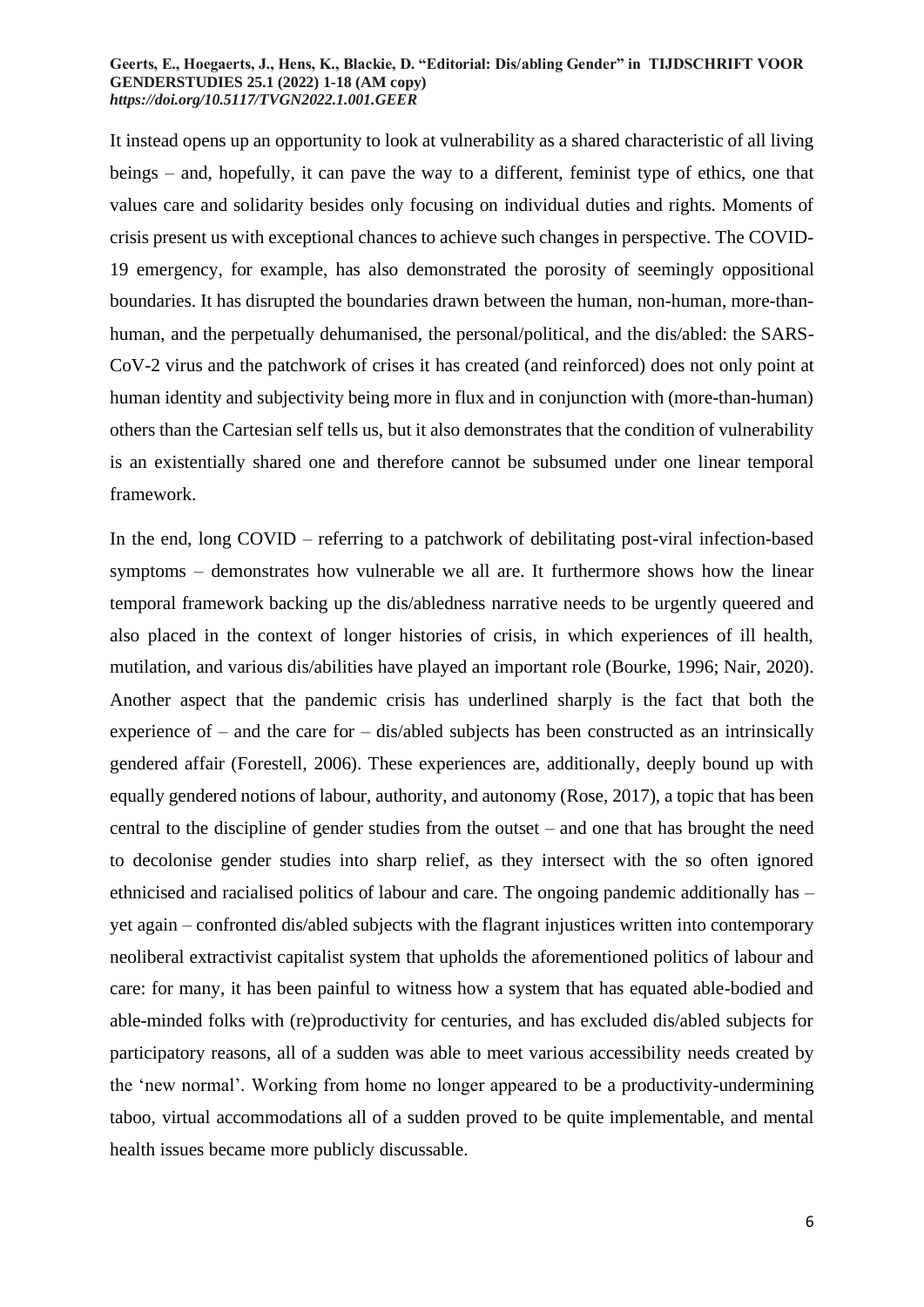The above examples demonstrate that the pandemic, in the end, requires us to, as Haraway (2016) has also put it so poetically, 'stay with the trouble'. The authors in this issue present a number of possibilities to try and do just that: staying with the trouble by mobilising the innovative and diverse toolbox of critical disability studies, and to mix the tools of their trade experimentally, daringly, and sometimes joyfully, with those of gender studies. Like gender studies, critical disability studies owes much of its scholarly innovation and critical potential to its roots in activist movements and communities. Much of its early analytical practice was centred around questioning the authority of medical apparatuses and institutions in defining what disability is or who 'counts' as disabled. Identified initially as the 'medical model', this medico-legal framework has been thoroughly critiqued by scholars and activists alike, and engagement with it remains important to current scholarship. It also remains central to the development of alternative frames of analysis. While the distinction between medical models of disability (i.e. understandings that see themselves as objective modes of diagnosis) and social models of disability (i.e. understandings that consciously focus on the social, political, and cultural aspects of constructions of health and disability) is an important one in disability studies, the field has moved on significantly from the mere distinguishing of normative discourses, models of thought, and legalistic frameworks of disabled identities.

For the last two decades, scholars of dis/ability have steadily worked towards an intersectional understanding of representations, practices, performances, and ontologies of disability. They have destabilised the notion of disability itself by uncovering its multiplicity and studying its presence and representation in a variety of societies throughout history and throughout the world. And, they have not only studied the practices of labelling that led to the identification of various disabilities within medico-legal models but also the more subtle cultural discourses and practices that construct otherness and disability – the practice of staring, for example, which has become a powerful tool of social analysis and critiques of insidious inequality (Garland-Thomson, 2006).

The subfield of disability history, in particular, has proven to be a fertile ground for questions of difference and intersectionality. By delving deeper into the timeline of the development of the so-called medical model of disability (which arose around the end of the eighteenth century), and by also studying societies that preceded the rise of this model, historians of disability have presented powerful counternarratives to the seductive idea that physical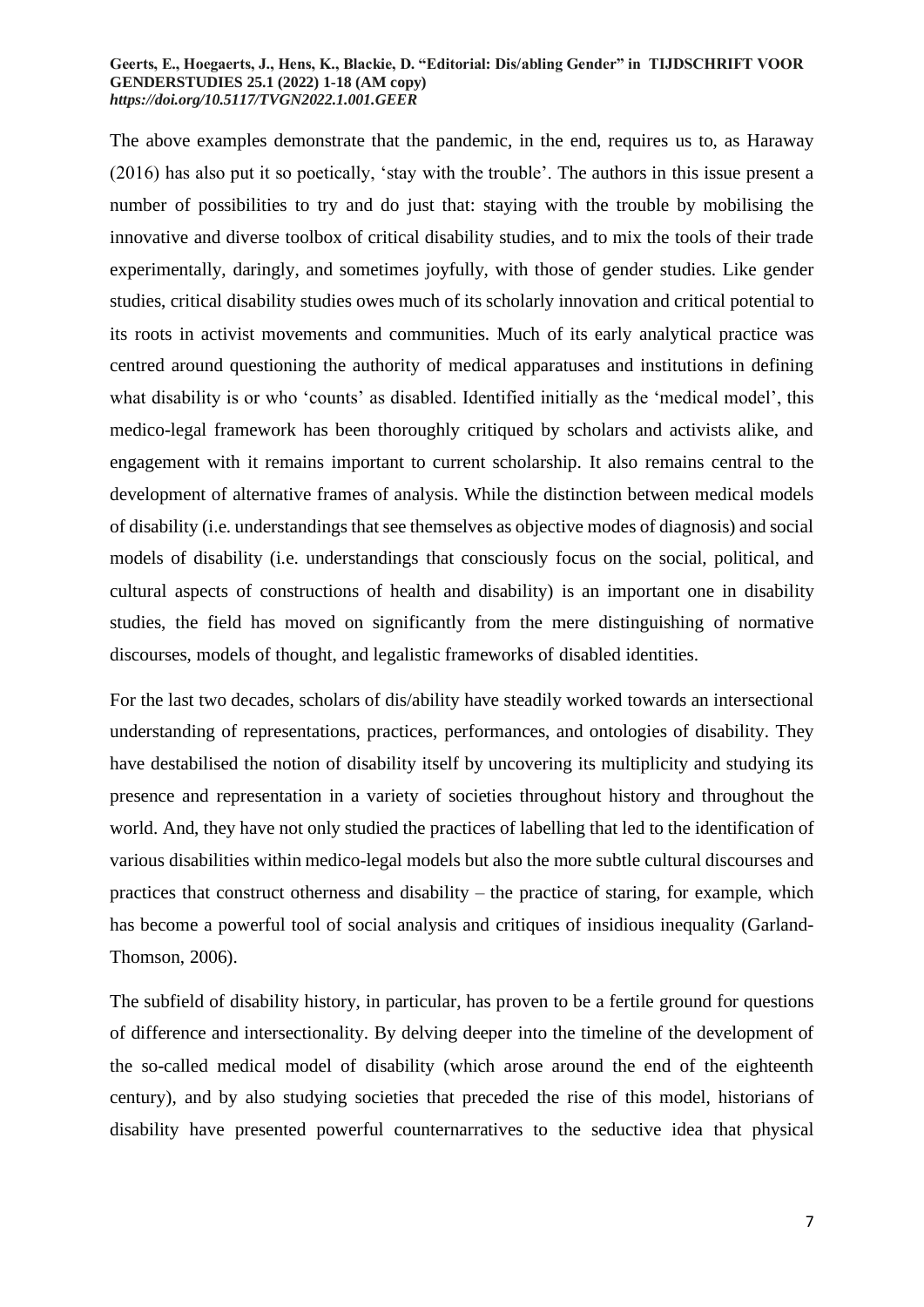impairments, mental illnesses, or perceived abnormalities in behaviour 'just are', and can be diagnosed, isolated, and (sometimes) cured.

Rather, premodern and early-modern studies of experiences and discourses of disability show that such differences could be and were understood as other than biological or natural, that the non-normative bodies and minds we now see as 'disabled' do not overlap perfectly with those labelled as unconventional in the past, and that the identities and roles ascribed to people marked as different have changed significantly. Studies focusing on the period in which the modern medical apparatus came to the fore show its political and cultural roots, and the geographically, historically, and culturally specific beliefs that underpinned the Western modern modes of so-called objective observation. They also show the centrality of the statistical method (which was developed in the early nineteenth century) as a means of distinguishing between the average/normal/healthy body & mind, and the unique/abnormal/unhealthy one (McGuire, 2020) – and which therefore cemented the cultural connection between expectations based on averages and normative ideas about health and morality and would become foundational to eugenic movements and practices.

While disability studies, from its inception, was therefore a critical endeavour by nature, we have chosen in this issue to explicitly speak of critical disability studies and theory. Editors and contributors share an interest in questioning how systems of oppression and privilege operate. Following Minich (2016) and Schalk (2017), for the purpose of this special issue, we see critical disability studies and theory primarily as a methodological approach to question the latter normladen systems, and not only as a 'subject-oriented area of study' (Schalk, 2017). Critical disability studies and theory stand for a more disruptive discourse that is ever-evolving (see e.g. Meekosha & Shuttleworth, 2009). The investigations presented here thus receive an immediate intersectional and interdisciplinary dimension while fruitfully interacting with the longer history of disability studies.

Although we adopt different approaches individually, collectively we have decided to employ the concept of dis/ability in this special issue. Our choice is strategic and aims to engender debate. Following other critical disability studies scholars (e.g. Annamma et al., 2013; Goodley, 2014; Nolte, Frohne, Halle, & Kerth, 2017), we hope our use of the term encourages readers to question binary thinking and formulations of disability and ability. Similarly, we also intend it as an invitation to think about experiences and bodies & minds that do not fit neatly into conventional categories. By making room to include bodies & minds that find themselves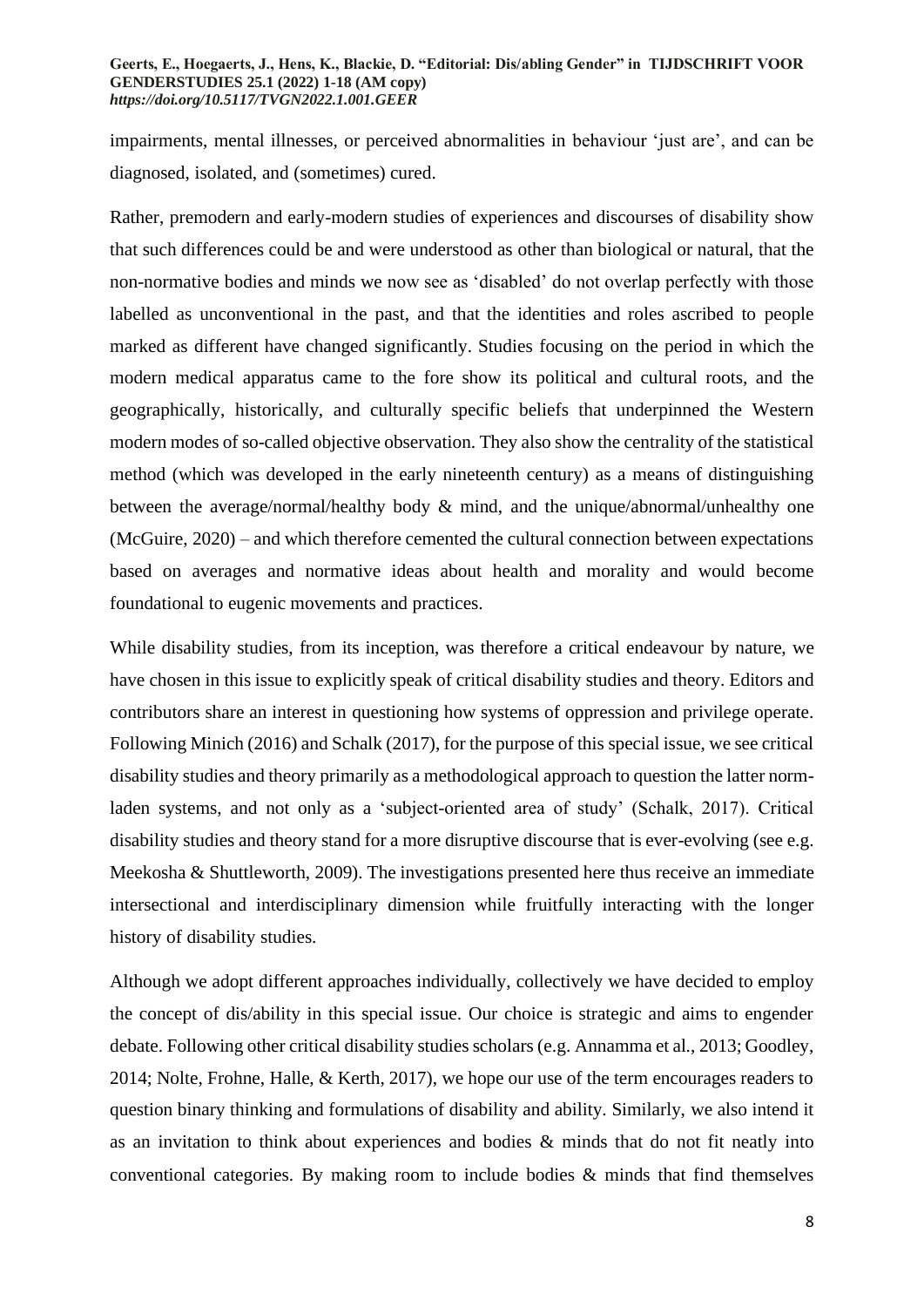vacillating, on the fence, temporarily categorised, or simply uncertain of their relation with disability, we believe critical disability studies can strengthen its theoretical and empirical bases substantially. The questions posed by the field concern all bodies  $\&$  minds, regardless of how they are experienced, categorised, or stared at. By writing dis/ability, by means of a forward slash, we would like to emphasise that disablism and ableism as structures only work (and occur) in relation, or, to put it in Baradian (2007) terms, intra-actively.

We ask readers to view our use of the forward slash  $-/-$  materially semiotically, as a sign and a practice, as a request to pause with us and rethink the meanings of dis/ability and how they are constituted, for the forward slash does not scan smoothly or sound quite right when read out aloud by screen reading software ('dis "slash" ability' according to the read aloud function built into Adobe Reader, for example). As Anderson and Merrell (2001) suggest, dis/ability demands more 'cognitive work' from readers than plain old disability (p. 269). While making this extra effort, we have the opportunity to think again about what constitutes disability and how it comes into being. For those who choose to pursue this possibility, we hope the endeavour opens new vistas and encourages reflection on the culturally and historically contingent nature of dis/ability. As many historians of the premodern world have pointed out, the fact that modern concepts do not always map easily onto past perceptions and experiences of bodily and cognitive difference warrants some means of alerting modern readers to the dangers of anachronism when approaching the distant past (Nolte et. al., 2017; Kuuliala, 2020; Miettinen, 2020). Dis/ability, then, also acts as another sort of sign – one that proclaims: 'proceed with caution' when considering non-normative bodies & minds historically.

The same warning sign is also useful when approaching disability from a cross-cultural perspective. Many languages, after all, do not have terms that are exact equivalents to the English 'disability'. By using such a cumbersome construction as dis/ability, we want to underscore the necessity for critical disability studies to be an international and multilingual endeavour. Concepts about non-normative bodies & minds are not the same everywhere, and this variability is most clearly revealed in language. The fact that dis/ ability jars is a gentle reminder that ways of viewing, experiencing, and expressing ideas about non-normative bodies & minds are not universal, but culturally contingent.

Given the goals of critical disability studies, we acknowledge that dis/ ability is not a perfect term. Goodley (2014) claims that the destabilizing work the forward slash in dis/ability studies does might make it easier for disability activists to form alliances with other marginalised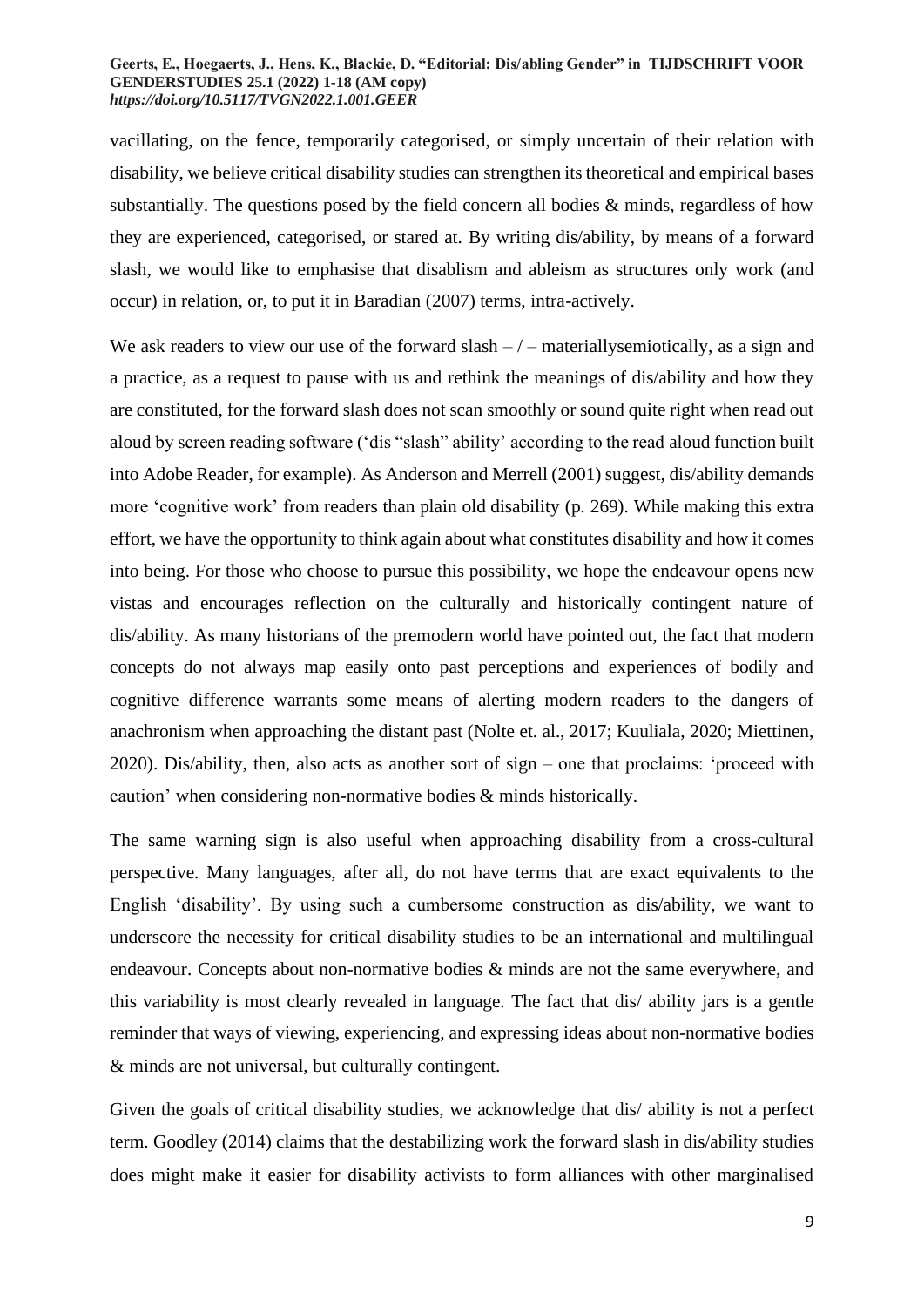groups. This may work in theory, but it carries risks on a practical level. For many disability activists, disability is a powerful and empowering category of identity, a source of pride and community upon which disabled people's political successes have been built.6 Destabilise the category too much and disability may lose some of its political potency, to the detriment of the disability rights movement. We take such misgivings seriously and stress that our motivation for using dis/ability is primarily analytical and based on our desire to spark genuine dialogue between critical disability studies and gender studies.

Approaching dis/ability semiotically entails accepting that multiple meanings are possible. While we would like readers to interpret the '/' as an invitation to recognise the inherent fluidity and instability of disability, we know that our choice of sign may not achieve the purpose we intend. As Anderson and Merrell (2001) point out, it is perfectly possible and legitimate to read the sharp line between 'dis' and 'ability' as indicating a 'flat, unambiguous "or"' (p. 268), a binary choice between one thing or another. Although we realise this possibility, we take the risk for analytical reasons and to pique the interest of Tijdschrift voor Genderstudies's readers. To borrow the words of Anne Waldschmidt (2018), the 'introduction of the slash [to dis/ability] implies the idea that the transversal and intersectional should become the actual topic of research' (p. 74). Waldschmidt seems to have in mind the intersection between 'dis' and 'ability' here, but her terminology is likely to prompt gender studies scholars to associate it with intersectionality theory. This is an association we wish to encourage with this special issue.

Disability scholars have employed intersectionality theory to explore the intersections of disability and gender for a long time now, but gender studies scholars, while attuned to the influence of other categories of difference, have generally shied away from embracing dis/ability as a category of analysis in their work. This means the application of intersectional theory regarding questions of disability and gender is currently very uneven. Dis/ability scholars frequently consider the gendered dimensions of experiences and perceptions of nonnormative bodies & minds. Yet, gender studies scholars seem far less willing to consider the role dis/ability plays in gendering bodies & minds. With this special issue, we ask gender studies colleagues to help achieve some balance in this area. Engaging more fully with insights derived from critical disability studies will not only enrich gender studies; it will also provide a firm foundation for continued, mutually beneficial conversations between the two fields.

Those conversations are scholarly, of course, but will hopefully also create room for ethical considerations and reflections – and for a shared practice of holding ourselves and our peers to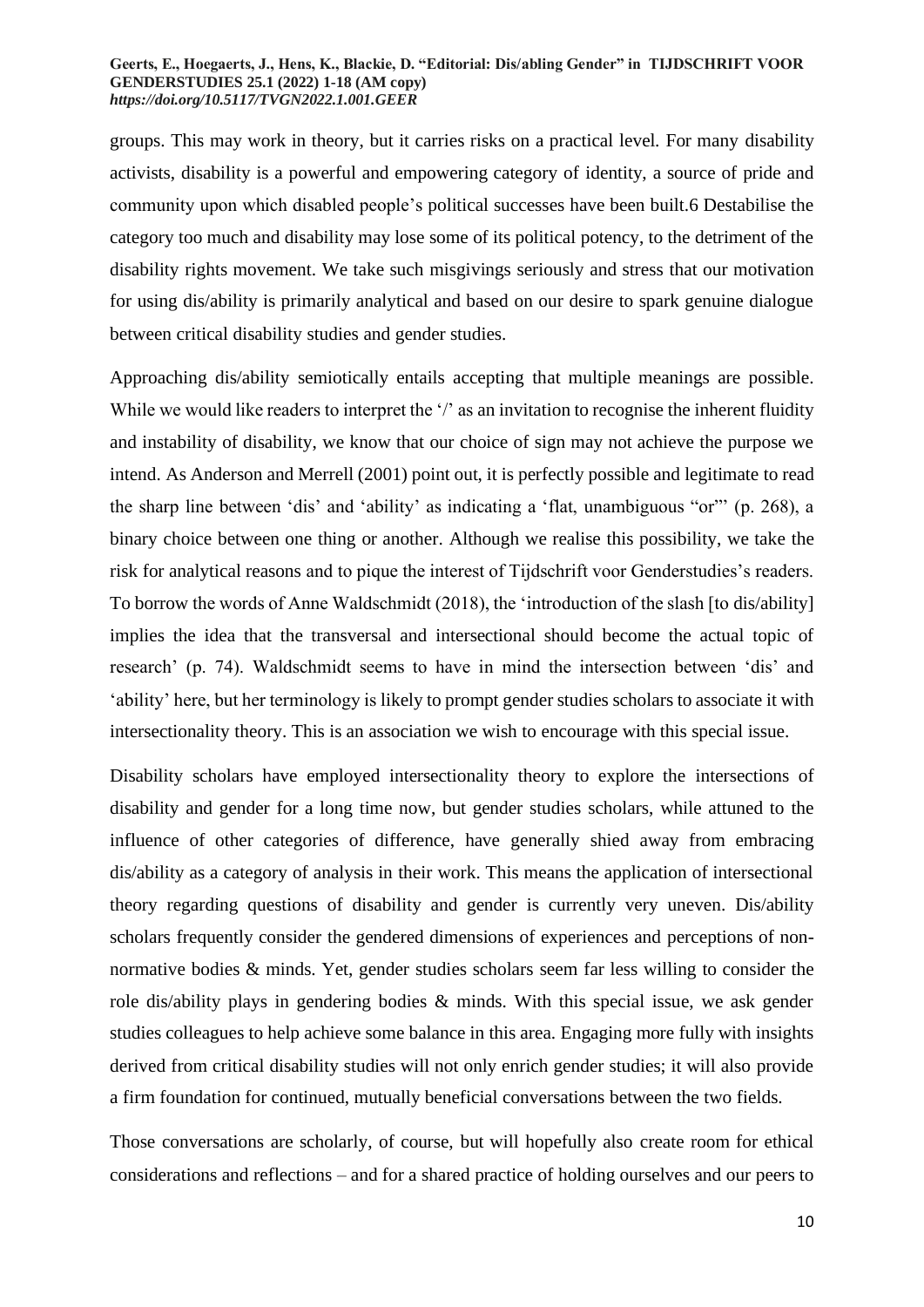account. We see an interesting overlap between approaches towards dis/ability and Barad's (2001, 2007) idea of trans/disciplinarity: in Barad's agential realist philosophy, the forward slash stands for the explicit demand to take up accountability and responsibility when establishing disciplinary cuts or boundaries as a scholar combining multiple disciplines, and thus, differently rooted paradigms.

By opting for dis/ability, we plead for more scholarly (self-)reflexivity and accountability when it comes to structures of oppression, power, and privilege that revolve around able-bodiedness & able-mindedness. We do so because, like everybody else, we have skin in the game: as scholars, as body-minds, and, particularly perhaps, as educators, dis/ability matters to us.

The contents of this issue therefore reflect the variety of ways and reasons why dis/ability can and should matter, and in which contexts it can and should be made to matter. Hailing from different disciplines, the contributors to this issue draw our attention to the ethics of care, to the construction of norms and ideas of 'nature', to the significant changes both ethics and norms have undergone throughout history, and to how norms and regulations are constantly made and remade through practice.

Combining critical disability studies and bioethical perspectives, Gert-Jan Vanaken's 'Cripping Vulnerability: A Disability Bioethics Approach to the Case of Early Autism Interventions' touches upon many of the points mentioned in our editorial here. Noting the ambiguity of medico-clinical frameworks – as ab/normalising medico-clinical labels often have harmful outcomes, yet, at the same time, can be experienced by some as empowering, as diagnoses offer recognition and treatment possibilities – Vanaken carefully crafts a so-called 'cripped account of vulnerability'. Specifically focusing on neurodivergent people, and early interventions on young autistic children in Western countries in particular, critical takeaways from dis/ability and neurodiversity studies are brought into dialogue with bioethical theory and its potential applications in healthcare settings. Cripping the concept of vulnerability, Vanaken not only succeeds at deconstructing the faulty opposition between 'the vulnerable' and 'the invulnerable' – an opposition that keeps rearing its head during the ongoing pandemic – but also demonstrates 'cripped vulnerability's' practical usage.

'"He Does Not Appear to Have Done Much Useful Work Since He Was Wounded": Age, Disability, and the History of Masculinity', by Jessica Meyer, shifts the focus of attention to historical intersections of disability and gender. The article uses British disability pension records to examine the experiences of disabled ex-servicemen following the First World War.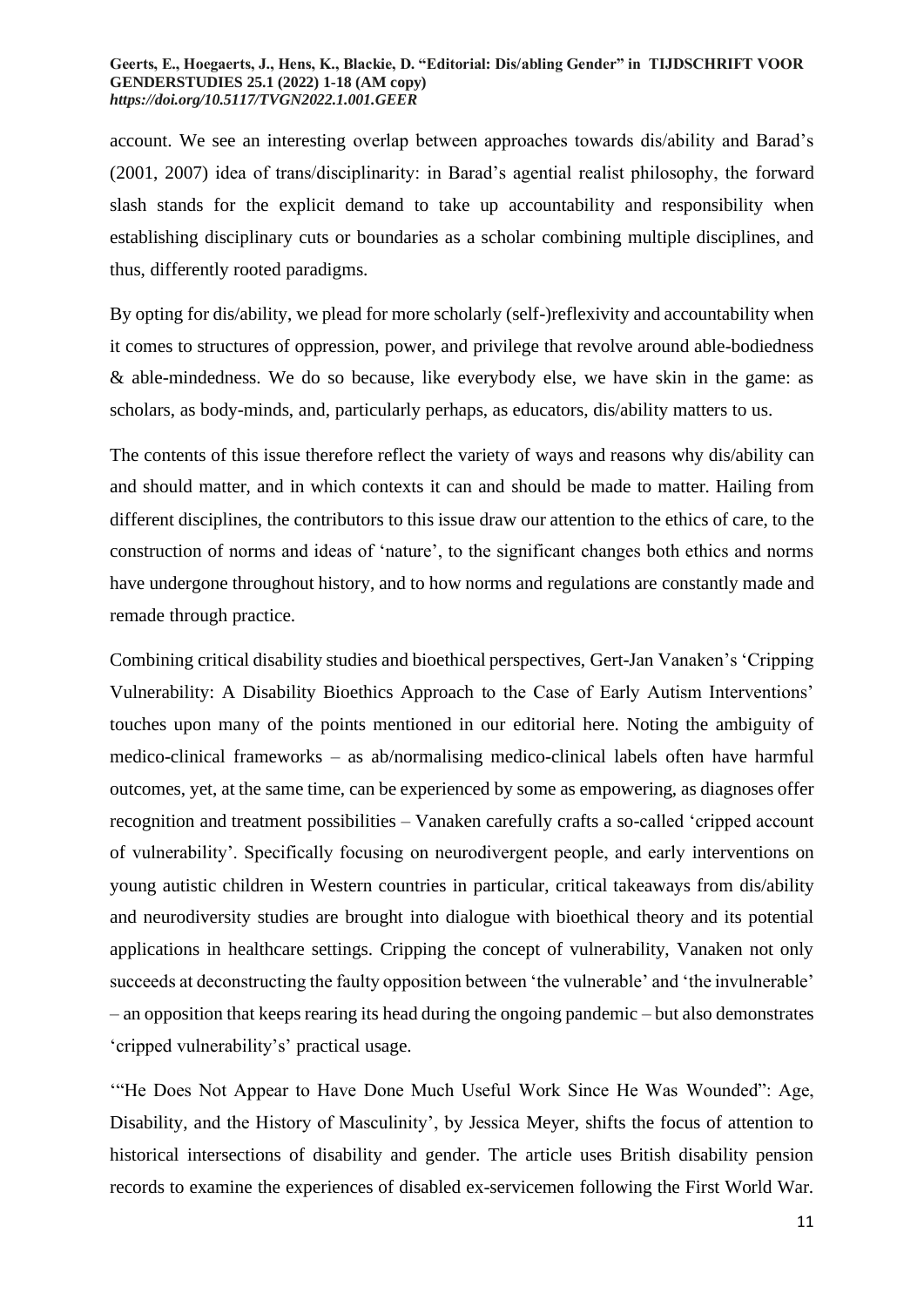Adopting a life-course approach that pays attention to veterans' ability to achieve certain culturally recognised markers of manhood (such as paid employment, marriage, and fatherhood), it shows how the challenges disability posed to veterans' masculine identities varied depending on what point of the lifecycle they found themselves. In doing so, Meyer's work demonstrates the rich potential a disability lens holds for generating new insights in gender history.

In 'The Incapacity to Work As Moving Target: Exploring the Possibilities of Praxiography for Analysing Realities of Disability in History', Natanje Dijkstra uses praxiography to analyse disability as something that is being done in practice. Specifically, using the case of worker E. Sebus, Dijkstra analyses, in the context of the first disability benefit law in the Netherlands (the Ongevallenwet 1901–1921), how incapacity to work was never merely enacted as an outcome of adhering to the letter of the law. Incapacity to work was initially thought of as the focus on the ability to earn an income and to avert poverty. However, through the interaction between the law, the organisation of the Dutch National Insurance Bank (Rijksverzekeringsbank), medical practices, and the search to provide for a fair process of claim examination, incapacity to work became a percentage, matched with bodily injuries compared to other people with similar injuries. The praxiographic approach to incapacity to work thus allows for the analysis of disability as differing from person to person, from context to context. Using praxiology, it becomes apparent how context plays a role in how incapacity to work, and disability in general, is enacted. These scholarly interventions show how fruitful dialogues between gender studies and critical disability studies can be.

As a more immediate call to action to the readership of Tijdschrift voor Genderstudies, we also included a roundtable, asking three experts in the field to reflect upon dis/ability in the classroom. What does an ethical approach to dis/ability in the classroom mean? A common theme in the roundtable is that we should step away from an exceptionalist approach to dis/ ability to approaching dis/ability as something that can impact all of us, at different stages in life, in different ways, visible and invisible. It is clear that we should step away from pedagogies aimed at the 'normal' student, which are then adapted to the student who can prove that they are different enough to deserve such an adaptation. There is a need to rethink the way we relate to students and learning in general, and it implies accepting that 'disability is everywhere'. Such an approach includes and transcends Universal Design for Learning approaches. An ethics of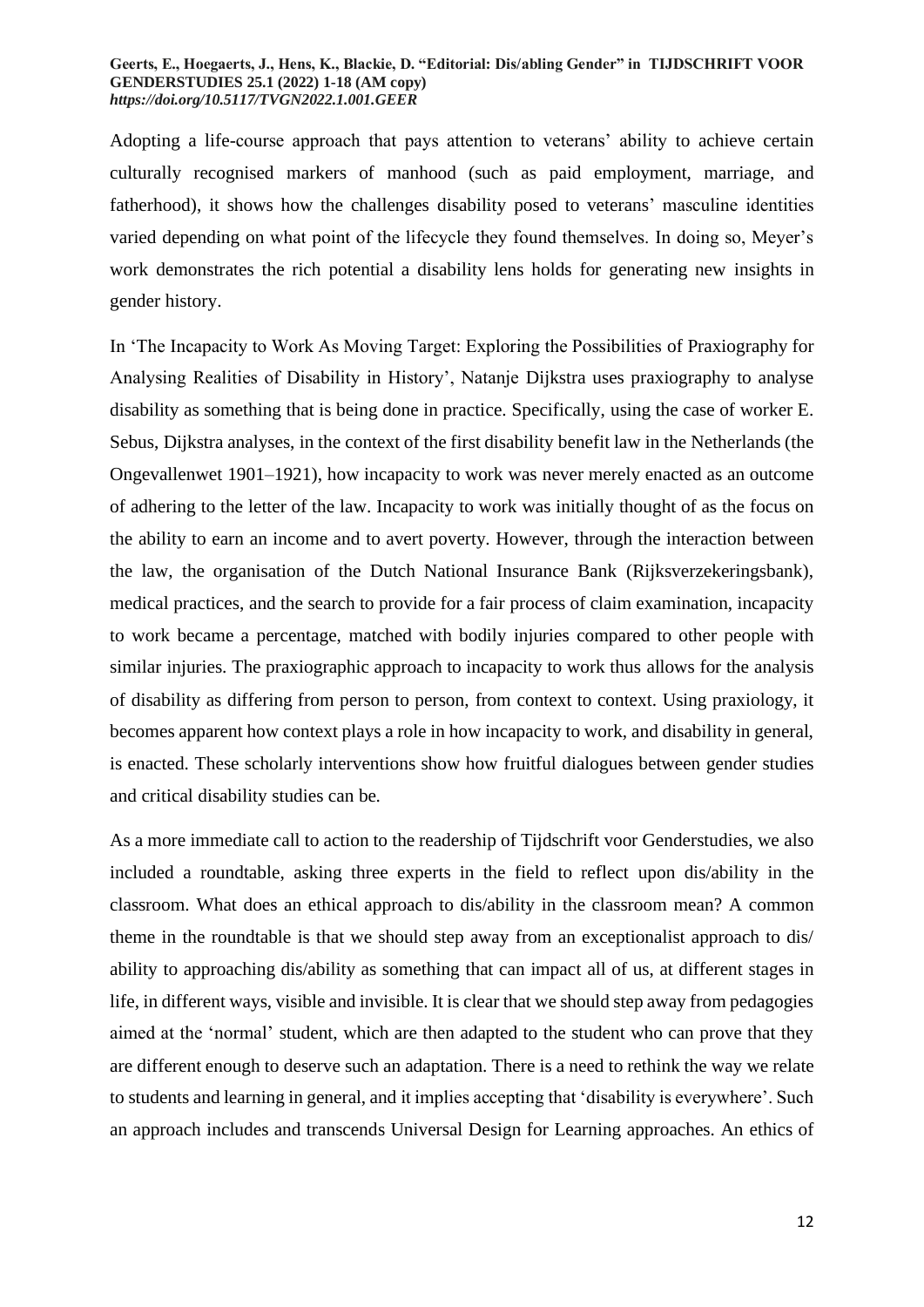dis/ability is, by design, a relational ethics: it is about learning from each other and enabling an environment in which people feel heard and respected.

To round up our special issue, we also include engagements with current scholarly work on dis/ability and gender in the form of several reviews. Lieve Carette has written a review essay addressing many of the pertinent questions noted by philosopher Eva Feder Kittay and education studies scholar Nicole Brown. As Carette also shows, Kittay's Learning from My Daughter: The Value and Care of Disabled Minds (2019) neatly complements Brown's edited volume from 2021, titled Lived Experiences of Ableism in Academia: Strategies for Inclusion in Higher Education. Both books in fact underline the importance of taking into account lived experiences in relation to dis/ability, and also demonstrate that theorising about dis/ability cannot be decoupled from people's lived experiences as such. Wim De Jong and Eline Pollaert provide a slightly different perspective on the collection Lived Experiences of Ableism in Academia: Strategies for Inclusion in Higher Education by Nicole Brown (2021). While De Jong and Pollaert evaluate the book as timely and urgent, they also point out some shortcomings and, above all, recommend further development of an analysis that involves experiential experts in each step of the process. Chanelle Delameillieure, finally, shows with her review of Jenni Kuuliala's monograph Saints, Infirmity, and Community in the Late Middle Ages (2020) how new approaches in the discipline of history, and medievalism in particular, can enrich our thinking about gender, dis/ability, and a variety of intersectional identity categories while also pointing towards the ongoing need to integrate such perspectives more explicitly.

The insistent attention to lived experiences of dis/ability and ableism in scholarship and academia in much of the work reviewed and presented here also leads us to one final reflection: this issue – like so many things in the last two years – has been created during a time of crisis. The process that led us to this result has been both laborious and inspiring. It has also been marked by the same problems of normativity and exclusion this issue attempts to critique, as much as it has been by moments of care and grace. Given the current pandemic circumstances and the now more than ever felt pressures to adhere to a neoliberal academic – yet quite nonsensical – 'business-as-usual' narrative, we want to close this editorial by expressing extraordinary gratitude to all of the people that were involved in this special issue.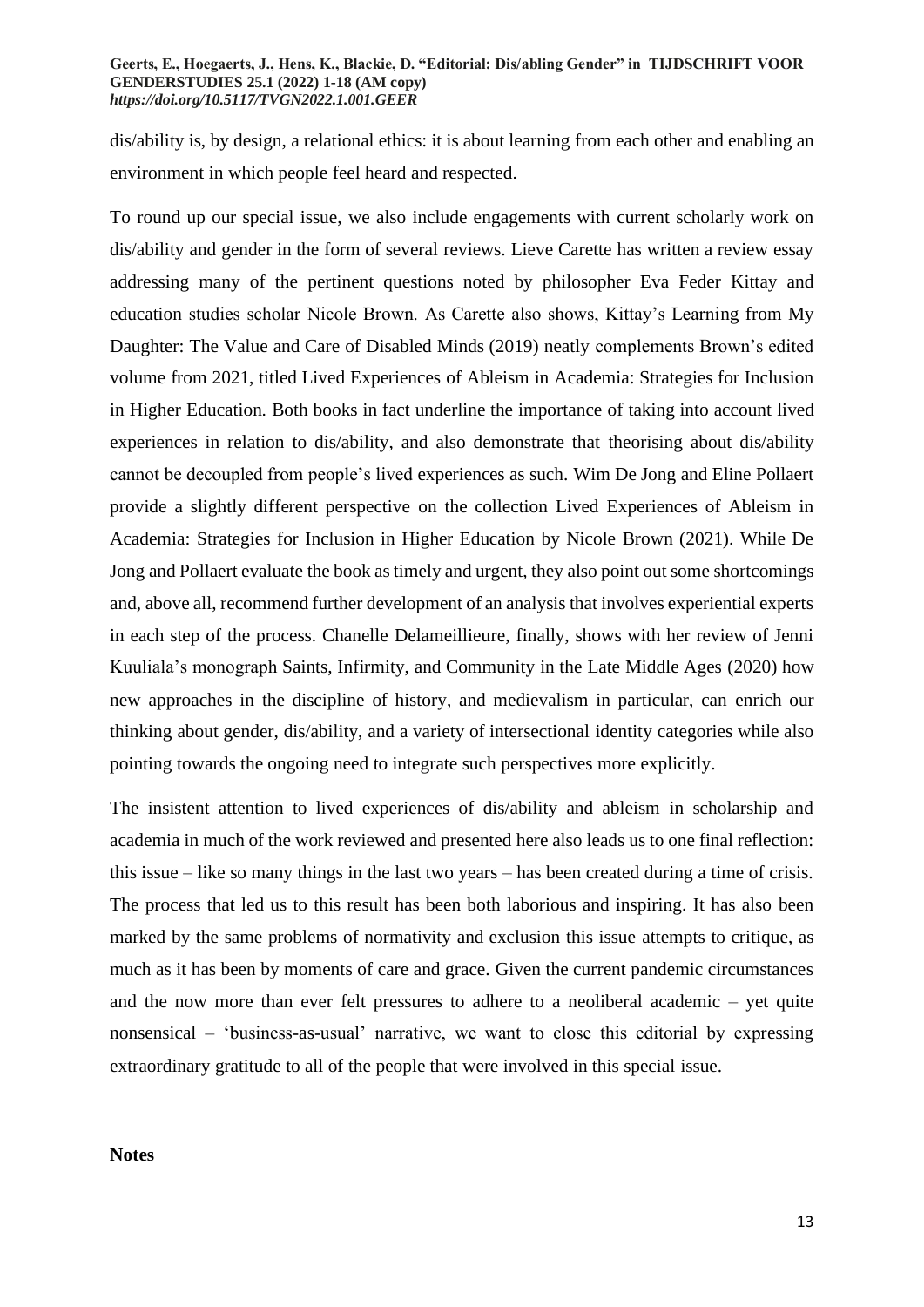- 1. Explicitly written with an ampersand here to accentuate how bodies & minds interact with one another, or, to put it in Baradian (2007) agential realist terms, which expresses a more relational onto-epistemological worldview, intra-act in an entangled manner. Doing so allows us to immediately bring in much-needed conversations on neurotypicality and able-mindedness. This Baradian – and, more generally put, new materialist focus – is also heavily featured in this special issue's roundtable, as the readers will shortly discover.
- 2. Following Belgian Foucauldian psychiatrist Dirk De Wachter (2012), we, too, question the ideas of 'normality' and 'normalcy', and not only on the basis of the problematic underlying dichotomised construction of the ab/normal. In his book, De Wachter sketches out how today's neoliberal times enforce a hyper-individualist borderline subjectivity onto us, characterised by limitless consumption behaviour, competitiveness, relational (and collective) instability, and an obligation to constantly 'bounce back' (also see Bracke, 2016). This certainly rings a bell in these COVID-19 times, now that the 'old normal' is supposed to be replaced by the 'new normal', whatever that may entail to.
- 3. For an introduction to vocabularies and activism around such issues in Dutch, see, for example, rekto:verso's 'Crip' dossier (Van Ertvelde et al., 2021).
- 4. Productivity usually uttered in combination with reproductivity norms and standards – is yet another term that is linked to ab/normalcy, and consequently often employed to structurally decide which embodied-embrained subjects come to matter more than others. Queer and queer crip theorists, such as Halberstam (2011), Kafer (2013), and Fritsch (2016), have all criticised neoliberal extractive capitalism's hyperfocus on a 'productive' present and 'reproductive' future, and how that excludes, and sometimes even dispossesses, many.
- 5. Which greatly differs from the 'resilience-preaching' so central to contemporary neoliberal extractive capitalism and governmentality.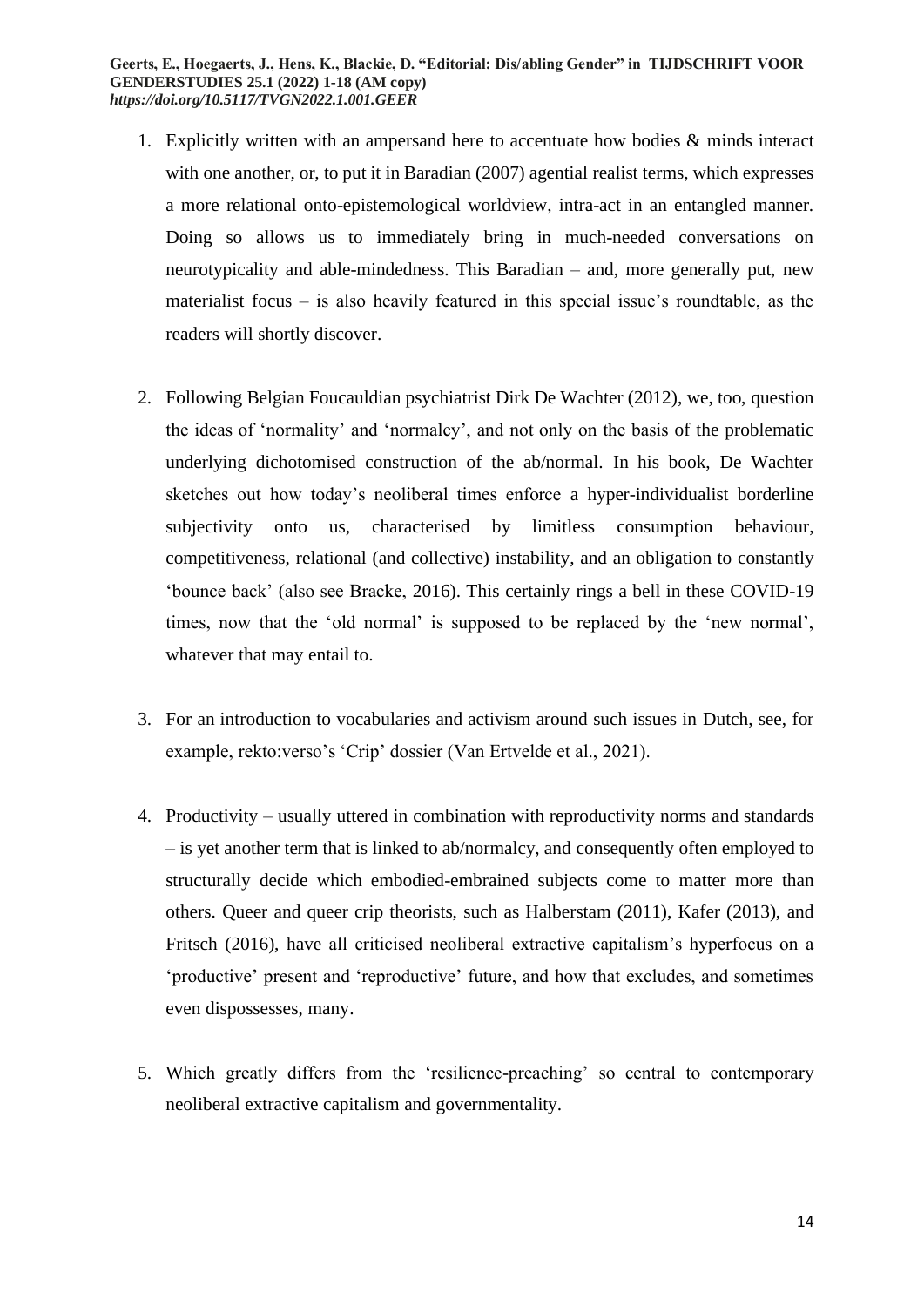6. Particularly in English-speaking contexts, this has been expressed by preferences for what is called 'identity-first language', wherein identity is mentioned before the person (e.g. disabled person) (Ferrigon, 2019).

# **Bibliography**

Ahmed, S. (2004). The cultural politics of emotion. London: Routledge.

Anderson, M., & Merrell, F. (2001). End notes: Semiotically digesting dis/ability. In L.J. Rogers, & B.B. Swadener (Eds.), Semiotics and dis/ability: Interrogating categories of difference (pp. 267–272). New York: SUNY Press.

Annamma, S.A., Connor, D., & Ferri, B. (2013). Dis/Ability Critical Race Studies (DisCrit): Theorizing at the intersections of race and dis/ability. Race Ethnicityand Education, 16(1), 1– 31.

Archer, S.L. (2020, November 2). 5 failings of the Great Barrington Declaration's dangerous plan for COVID-19 natural herd immunity. The Conversation. Retrieved from [https://theconversation.com/5-failings-of-the-great-barringtondeclarations-dangerous-plan](https://theconversation.com/5-failings-of-the-great-barringtondeclarations-dangerous-plan-for-covid-19-natural-herd-immunity-148975)[for-covid-19-natural-herd-immunity-148975](https://theconversation.com/5-failings-of-the-great-barringtondeclarations-dangerous-plan-for-covid-19-natural-herd-immunity-148975)

Barad, K. (2001). Scientific literacy  $\rightarrow$  Agential literacy = (Learning + doing) Science responsibly. In M. Mayberry, B. Subramaniam, & L.H. Weasel (Eds.), Feminist science studies: A new generation (pp. 226–246). New York: Routledge.

Barad, K. (2007). Meeting the universe halfway: Quantum physics and the entanglement of matter and meaning. Durham: Duke University Press.

Ben-Moshe, L., Champan, C., & Carey, A.C. (2014). Disability incarcerated: Imprisonment and disability in the U.S. and Canada. New York: Palgrave Macmillan.

Bone, K. (2017). Trapped behind the glass: Crip theory and disability identity. Disability & Society, 32(9), 1297–1314.

Bourke, J. (1996). Dismembering the male: Men's bodies, Britain and the Great War. Chicago: The University of Chicago Press.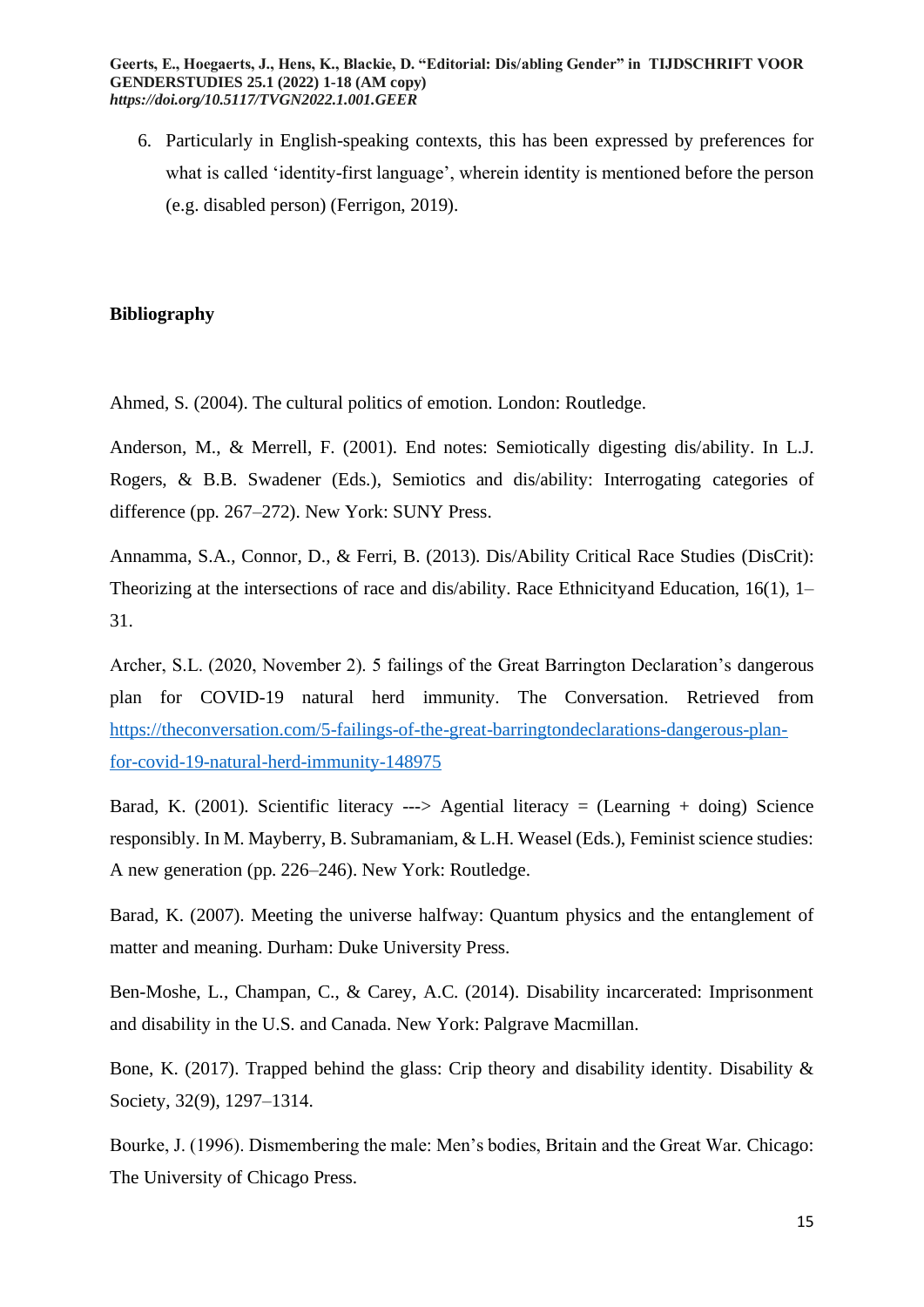Bracke, S. (2016). Bouncing back: Vulnerability and resistance in times of resilience. In J. Butler, Z. Gambetti & L. Sabsay (Eds.), Vulnerability in resistance (pp. 52–75). Durham: Duke University Press.

Braidotti, R. (2013). The posthuman. Cambridge: Polity Press.

Braidotti, R. (2020). 'We' are in this together, but we are not one and the same. Bioethical Inquiry, 17, 465–469.

Butler, J. (1990). Gender trouble: Feminism and the subversion of identity. New York: Routledge.

Butler, J. (1993). Bodies that matter: On the discursive limits of 'sex.' London: Routledge.

Butler, J. (2004). Precarious life: The powers of mourning and violence. London: Verso.

Chen, M.Y. (2012). Animacies: Biopolitics, racial mattering, and queer affect. Durham: Duke University Press.

De Jong, S., Icaza, R., Vázquez, R., & Withaeckx, S. (Eds.) (2017). Decolonising the university [Special issue]. Tijdschrift voor Genderstudies, 20(3).

Cryle, P., & Stephens, E. (2017). Normality, a critical genealogy. Chicago: University of Chicago Press.

De Wachter, D. (2012). Borderline times: Het einde van de normaliteit. Leuven: LannooCampus.

Disability Visibility Project. (2021). Retrieved from [https://disabilityvisibilityproject.Com](https://disabilityvisibilityproject.com/)

Feely, M. (2016). Disability studies after the ontological turn: A return to the material world and material bodies without a return to essentialism. Disability & Society, 31(7), 863–883.

Ferrigon, P. (2019). Person-first language vs. identity-first language: An examination of the gains and drawbacks of Disability Language in society. Journal of Teaching Disability Studies,

1. Retrieved from [https://jtds.commons.gc.cuny.edu/person-first-language-vs-identity-first](https://jtds.commons.gc.cuny.edu/person-first-language-vs-identity-first-language-an-examination-of-thegains-and-drawbacks-of-disability-language-in-society)[language-an-examination-of-thegains-and-drawbacks-of-disability-language-in-society](https://jtds.commons.gc.cuny.edu/person-first-language-vs-identity-first-language-an-examination-of-thegains-and-drawbacks-of-disability-language-in-society)

Forestell, N.M. (2006). 'And I feel like I'm dying from mining for gold': Disability, gender, and the mining community, 1920–1950. Labor: Studies in Working-Class History of the Americas, 3(3), 77–93.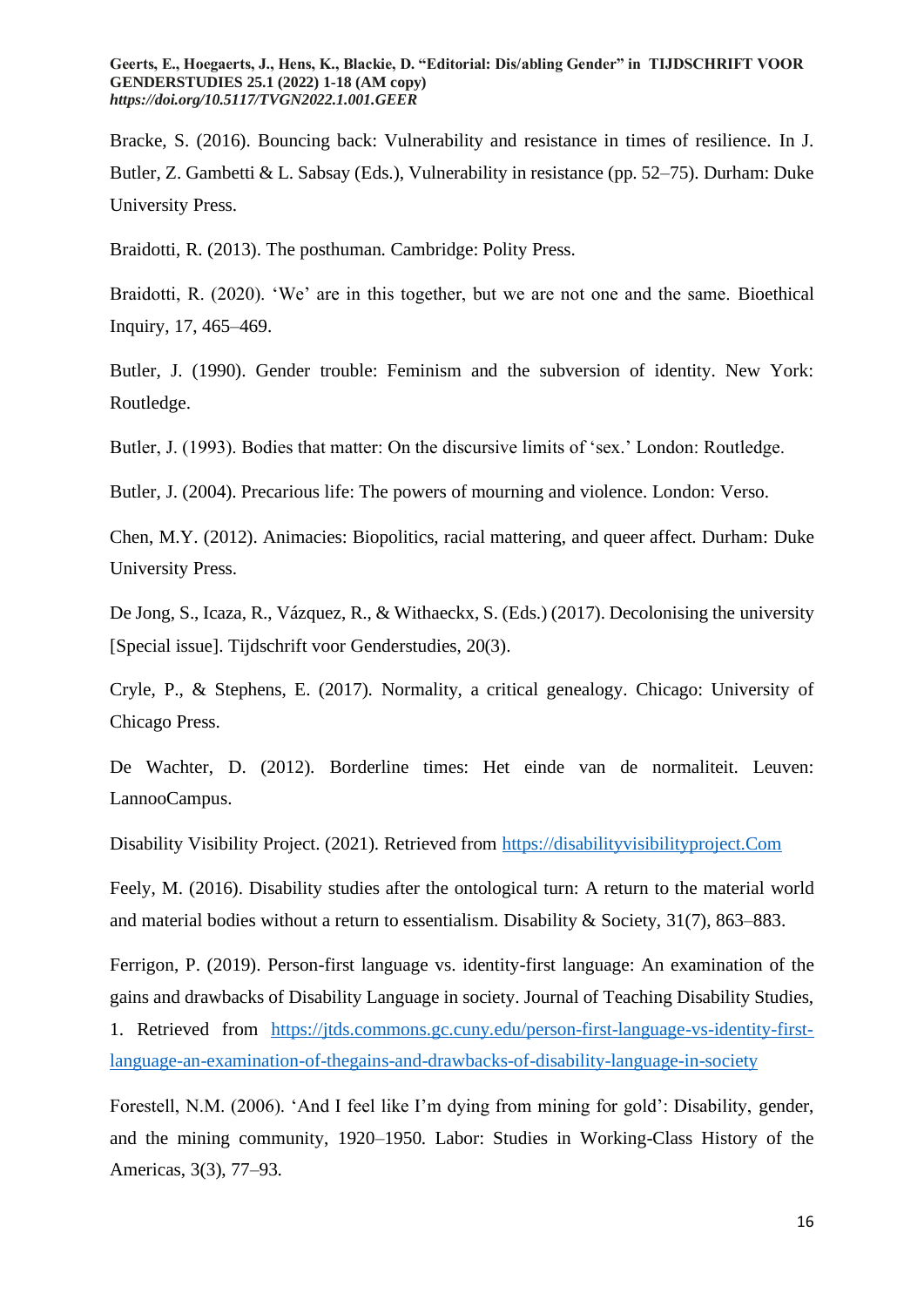Foucault, M. (2003a). The birth of the clinic. An archaeology of medical perception (A.M. Sheridan, Trans.). London: Routledge.

Foucault, M. (2003b). Abnormal: Lectures at the Collège de France, 1974–1975 (G. Burchell, Trans.). New York: Picador.

Fritsch, K. (2016). Cripping neoliberal futurity: Marking the elsewhere and elsewhen of desiring otherwise. Feral Feminisms, 5, 11–26.

Gallop, J. (2018). Sexuality, disability, and aging. Durham: Duke University Press.

Garland-Thomson, R. (2006). Ways of staring. Journal of Visual Culture, 5(2), 173–192.

Geerts, E., Withaeckx, S., & Van den Brandt, N. (Eds.) (2018). Superdiversity: A critical intersectional investigation [Special issue]. Tijdschrift voor Genderstudies, 21(1).

Goodley, D. (2014). Dis/Ability studies: Theorising disablism and ableism. London: Routledge.

Goodley, D., Lawthom, R., & Runswick-Cole, K. (2014). Posthuman disability studies. Subjectivity, 7(4), 342–361.

Halberstam, J. (2011). The queer art of failure. Durham: Duke University Press.

Hall, K.Q. (Ed.) (2011). Feminist disability studies, Bloomington: Indiana University Press.

Haraway, D.J. (2016). Staying with the trouble: Making kin in the Chthulucene. Durham: Duke University Press.

Hickey-Moody, A., & Crowley, V. (2010). Disability matters: Pedagogy, media and affect. Discourse: Studies in the cultural politics of education, 31(4), 399–409.

Hughes, B. (2007). Being disabled: Towards a critical social ontology for disability studies. Disability & Society, 22(7), 673–684.

Hunt-Kennedy, S. (2020). Between fitness and death: Disability and slavery in the Caribbean. Urbana: University of Illinois Press.

Kafer, P. (2013). Feminist, queer, crip. Bloomington: University of Indiana Press.

Kuuliala, J. (2020). Saints, infirmity, and community in the Late Middle Ages. Amsterdam: Amsterdam University Press.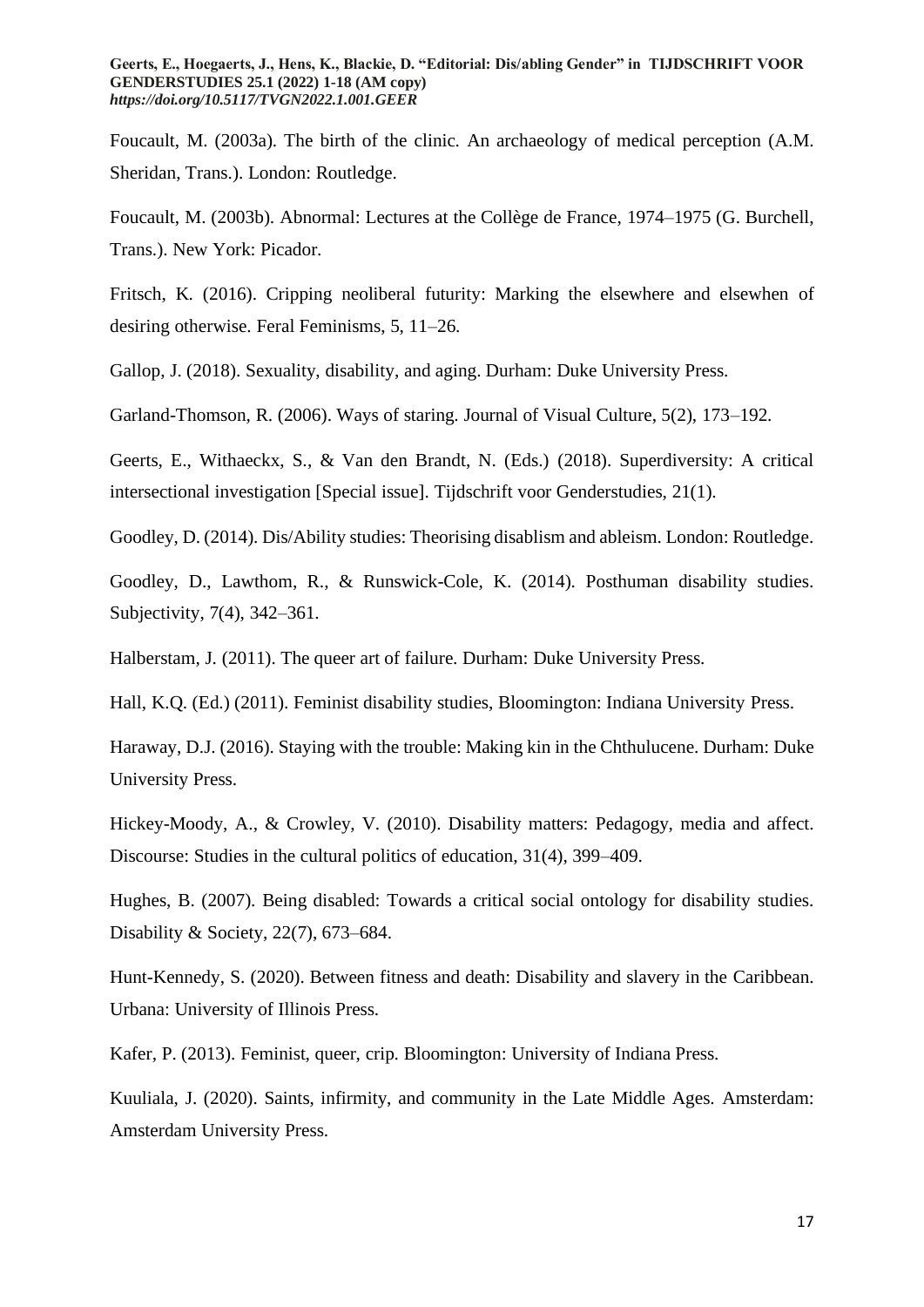Ladd-Taylor, M. (2017). Fixing the poor: Eugenic sterilization and child welfare in the twentieth century. Baltimore: Johns Hopkins University Press.

McGuire, C.A. (2020). Measuring difference, numbering normal: Setting the standards for disability in the interwar period. Manchester: Manchester University Press.

McRuer, R. (2006). Crip theory: Cultural signs of queerness and disability. New York: NYU press.

McRuer, R. (2011). Disabling sex: Notes for a crip theory of sexuality. GLQ: A Journal of Lesbian and Gay Studies, 17(1), 107–117.

Meekosha, H., & Shuttleworth, R. (2009). What's so 'critical' about critical disability studies? Australian Journal of Human Rights, 15(1), 47–75.

Miettinen, R. (2020). 'Disabled' minds: Mental impairments and dis/ability in early modern Sweden. Frühneuzeit-Info, 31, 54–69.

Mingus, M. (2011, February 12). Changing the framework: Disability justice: How our communities can move beyond access to wholeness. Leaving Evidence. Retrieved from <https://leavingevidence.wordpress.com/2011/02/12/changingthe-framework-disability-justice>

Minich, J.A. (2016). Enabling whom? Critical Disability Studies now. Lateral, 5(1). doi:10.25158/L5.1.9

Mohamed, K., & Shefer, T. (2015). Gendering disability and disabling gender: Critical reflections on intersections of gender and disability. Agenda, 29(2), 2–13.

Nair, A. (2020). 'These curly-bearded, olive-skinned warriors': Medicine, prosthetics, rehabilitation and the disabled Sepoy in the First World War, 1914–1920. Social History of Medicine, 33(3), 798–818.

Nash, J.C. (2008). Re-thinking intersectionality. Feminist Review, 89(1), 1–15.

Nolte, C., Frohne, B., Halle, U., & Kerth, S. (Eds.). (2017). Dis/ability history der Vormoderne. Ein Handbuch. Premodern dis/ability history. A companion. Affalterbach: Didymos-Verlag.

Parker, A.M. (2015). Intersecting histories of gender, race, and disability. Journal of Women's History, 27(1), 178–186.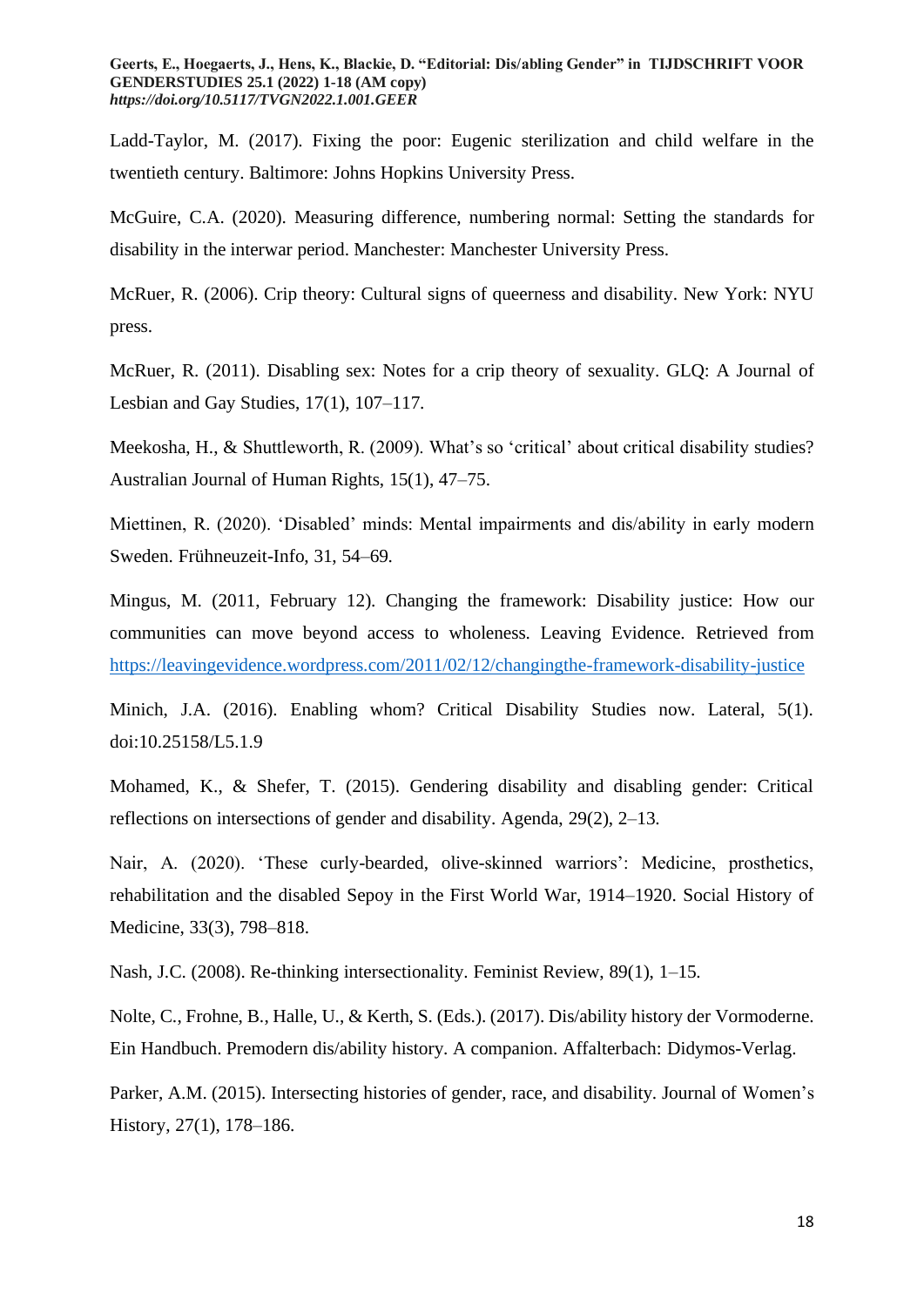Piepzna-Samarasinha, L.L. (2018). Care work: Dreaming disability justice. Vancouver: Arsenal Pulp Press.

Puar, J.K. (2017). The right to maim: Debility, capacity, disability. Durham: Duke University Press.

Rembis, M. (2017). Disabling domesticity. London: Palgrave Macmillan.

Roets, G., & Braidotti, R. (2012). Nomadology and subjectivity: Deleuze, Guattari and critical disability studies. In D. Goodley, B. Hughes, & L. Davis (Eds.), Disability and social theory (pp. 161–178). London: Palgrave Macmillan.

Roggeband, C., Bonjour, S., & Mügge, L.M. (2016). Gender in het curriculum: marginaal of integraal? Tijdschrift voor Genderstudies, 19(2), 127–140.

Rose, S.F. (2017). No right to be idle: The invention of disability, 1840s–1930s. Chapel Hill: The University of North Carolina Press.

Samuels, E. (2011). Examining Millie and Christine McKoy: Where enslavement and enfreakment meet. Signs, 37(1), 53–81.

Schalk, S. (2017). Critical disability studies as methodology. Lateral, 6(1). doi: 10.25158/L6.1.13

Scully, J.L. (2014). Disability and vulnerability: On bodies, dependence, and power. In C. Mackenzie, W. Rogers, & S. Dodds (Eds.). Vulnerability: New essays in ethics and feminist philosophy (pp. 204–221). Oxford: Oxford University Press.

Smith, B., & Hutchinson, B. (Eds). (2004). Gendering disability. New Brunswick: Rutgers University Press.

Stiker, H.J. (1999). A history of disability. Ann Arbor: University of Michigan Press.

Thomas, C. (2007). Sociologies of disability and illness: Contested ideas in disability studies and medical sociology. London: Palgrave Macmillan.

Tremain, S. (Ed.). (2006). Foucault and the government of disability. Ann Arbor: The University of Michigan Press.

Turner, D.M., & Blackie, D. (2018). Disability in the Industrial Revolution. Manchester: Manchester University Press.